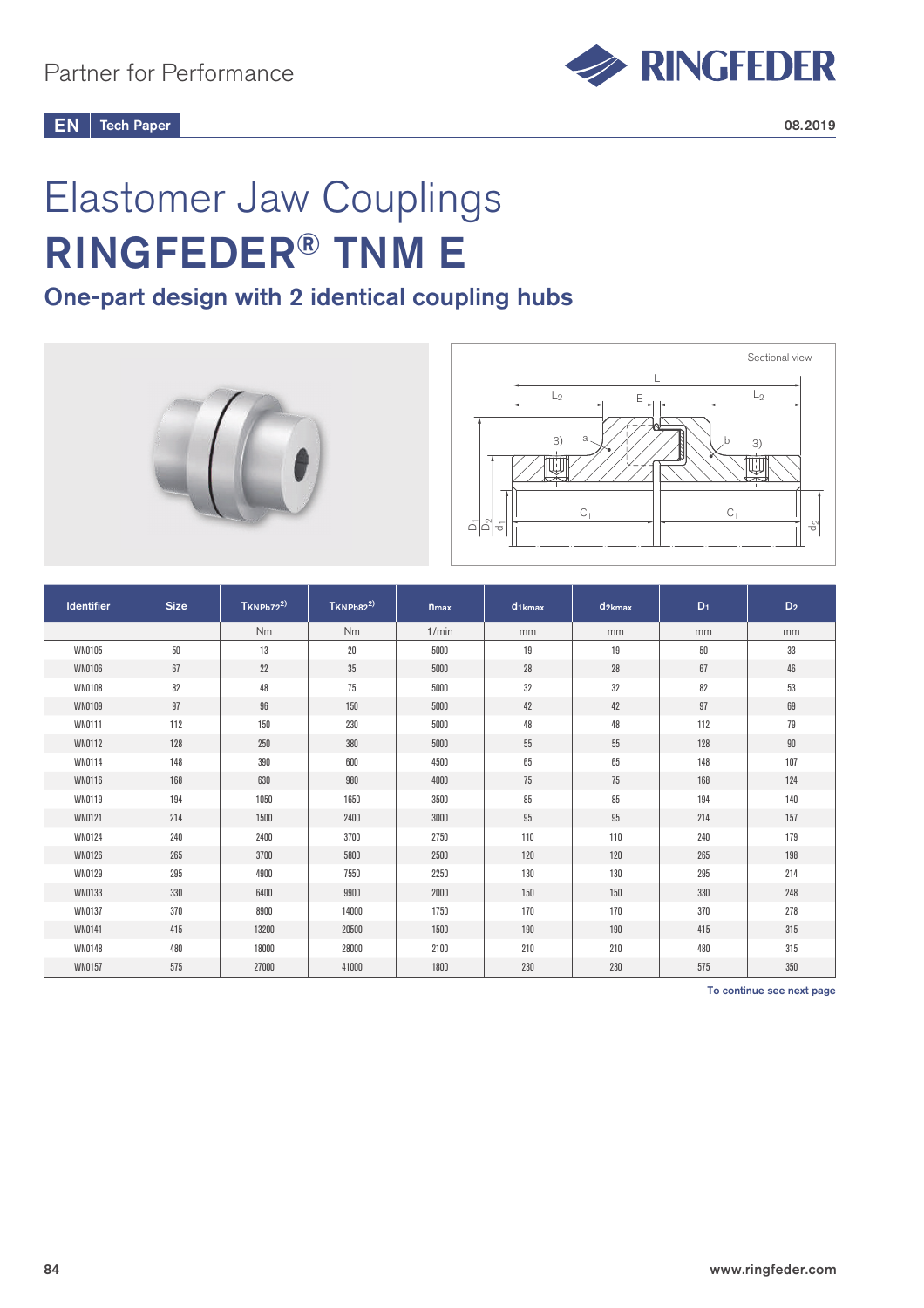

# Elastomer Jaw Couplings RINGFEDER® TNM E

| <b>Identifier</b> | <b>Size</b> | C <sub>1</sub> | L.    | L <sub>2</sub> | E              | F <sub>E</sub> | Gwa <sup>1</sup> | Gwub  |
|-------------------|-------------|----------------|-------|----------------|----------------|----------------|------------------|-------|
|                   |             | mm             | mm    | mm             | mm             | mm             | kg               | kg    |
| WN0105            | 50          | 25             | 52    | 13             | $\overline{2}$ | $+/- 0.5$      | 0,2              | 0,4   |
| WN0106            | 67          | $30\,$         | 62,5  | 15             | 2,5            | $+/- 0.5$      | 0,5              | 1,0   |
| <b>WN0108</b>     | 82          | $40\,$         | 83    | 24             | 3              | $+/-1,0$       | 0,9              | 1,8   |
| <b>WN0109</b>     | 97          | 50             | 103   | 30             | 3              | $+/-1,0$       | 1,7              | 3,4   |
| WN0111            | 112         | 60             | 123,5 | 38             | 3,5            | $+/-1,0$       | 2,6              | 5,3   |
| WN0112            | 128         | $70\,$         | 143,5 | 45             | 3,5            | $+/-1,0$       | 4,1              | 8,2   |
| WN0114            | 148         | 80             | 163,5 | 52             | 3,5            | $+/-1,0$       | 6,3              | 12,7  |
| <b>WN0116</b>     | 168         | $90\,$         | 183,5 | 56             | 3,5            | $+/- 1,5$      | 9,6              | 19,3  |
| WN0119            | 194         | 100            | 203,5 | 62             | 3,5            | $+/- 1,5$      | 13,8             | 27,9  |
| WN0121            | 214         | 110            | 224   | 68             | 4              | $+/- 2,0$      | 19,1             | 38,2  |
| WN0124            | 240         | 120            | 244   | 75             | $\overline{4}$ | $+/- 2,0$      | 26,7             | 53,4  |
| WN0126            | 265         | 140            | 285,5 | 90             | 5,5            | $+/- 2.5$      | 37,5             | 75,0  |
| WN0129            | 295         | 150            | 308   | 98             | 8              | $+/- 2.5$      | 47,9             | 95,7  |
| WN0133            | 330         | 160            | 328   | 104            | 8              | $+/- 2.5$      | 66,5             | 132,9 |
| WN0137            | 370         | 180            | 368   | 118            | 8              | $+/- 2.5$      | 93,9             | 187,7 |
| WN0141            | 415         | 200            | 408   | 135            | 8              | $+/- 2.5$      | 129,7            | 259,3 |
| WN0148            | 480         | 220            | 448   | 150            | 8              | $+/- 2.5$      | 164,4            | 328,7 |
| <b>WN0157</b>     | 575         | 240            | 488   | 170            | 8              | $+/- 2,5$      | 233,5            | 467,0 |

<sup>1)</sup> Weight inclusive the half share of the intermediate ring

2) Attention on peak load – see chapter "RINGFEDER® TNM Basic information" in Product Paper & Tech Paper "RINGFEDER® Elastomer Jaw Couplings"

3) Set screw on demand

## Explanation

| $T_{KNPb72}$ = Coupling nominal torque by using the<br>elastic element Pb72     | $d_{2kmax}$    | $=$ Max, bore diameter d <sub>2</sub> with keyway acc. to<br>DIN 6885-1 | Е  | $=$ Gap width between left and right<br>component |
|---------------------------------------------------------------------------------|----------------|-------------------------------------------------------------------------|----|---------------------------------------------------|
| $T_{KNPb82}$ = Coupling nominal torque by using the                             | $D_1$          | $=$ Outer diameter                                                      | FF | $=$ Tolerance of the gap width E                  |
| elastic element Pb82                                                            | $D_2$          | $=$ Outer diameter hub                                                  |    | <b>Gwa</b> = Weight of subassembly a              |
| $=$ Max. rotation speed<br>$n_{max}$                                            | C <sub>1</sub> | = Guided length in hub bore                                             |    | $Gw_{ub}$ = Weight, unbored                       |
| $=$ Max, bore diameter d <sub>1</sub> with keyway acc.<br>$d_1$ <sub>kmax</sub> | ч.             | $=$ Total length                                                        |    |                                                   |
| to DIN 6885-1                                                                   | L <sub>2</sub> | $=$ Length on the hub                                                   |    |                                                   |
|                                                                                 |                |                                                                         |    |                                                   |

## Ordering example

| <b>Identifier</b> | $d_{2k}$<br>$d_{1k}$<br><b>Size</b> |  | <b>Buffer identifier</b><br>(optional) $4$ ) | <b>Further details</b> |
|-------------------|-------------------------------------|--|----------------------------------------------|------------------------|
| <b>WN0157</b>     | 200<br>220<br>Pb82<br>575           |  |                                              |                        |

4) Details on elastomer materials see chapter "Introduction" and "RINGFEDER® TNM Basic information" in Product Paper & Tech Paper "RINGFEDER® Elastomer Jaw Couplings"

\*) Without any other specification, we deliver as a standard: with set screws

and keyway acc. to DIN 6885-1, keyway side fit P9, bore tolerance H7

Further information on RINGFEDER® TNM E on www.ringfeder.com

#### Disclaimer of liability

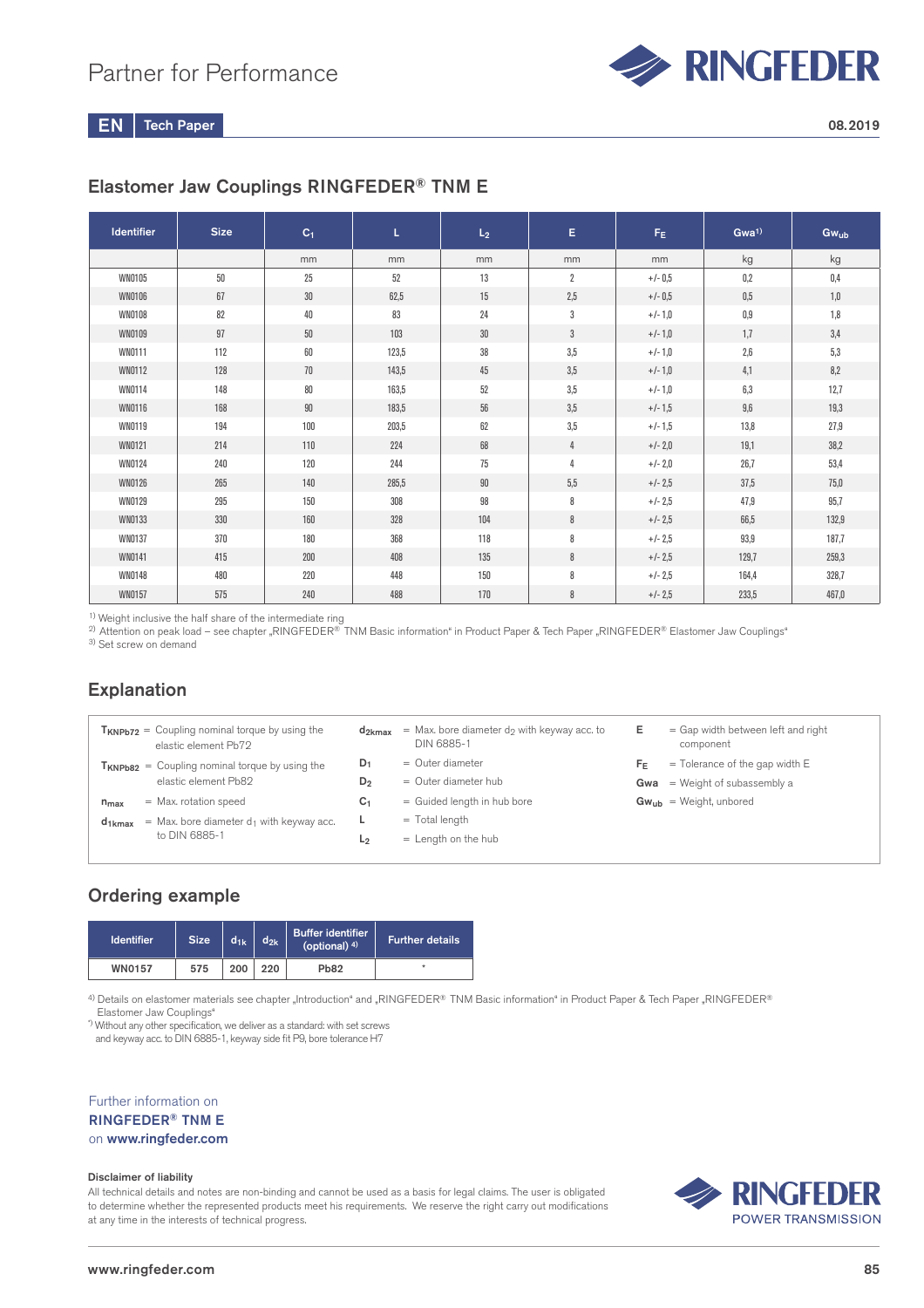

# Elastomer Jaw Couplings RINGFEDER® TNM G

# Multi-part design, to change the intermediate ring without axial movement of the driven parts





| <b>Identifier</b> | <b>Size</b> | $T_{KNPb72}^{2)}$ | $T_{KNPb82}^{2)}$ | $n_{max}$ | $d_{1kmax}$ | $d_{2kmax}$ | $D_1$ | $D_2$ | $D_4$ | $C_1$  |
|-------------------|-------------|-------------------|-------------------|-----------|-------------|-------------|-------|-------|-------|--------|
|                   |             | Nm                | <b>Nm</b>         | 1/min     | mm          | mm          | mm    | mm    | mm    | mm     |
| <b>WN0208</b>     | 82          | 48                | 75                | 5000      | 32          | 32          | 82    | 53    | 44,5  | 40     |
| <b>WN0209</b>     | 97          | 96                | 150               | 5000      | 42          | 39          | 97    | 69    | 54,5  | $50\,$ |
| WN0211            | 112         | 150               | 230               | 5000      | 48          | 46          | 112   | 79    | 64,5  | 60     |
| WN0212            | 128         | 250               | 380               | 5000      | 55          | 53          | 128   | 90    | 74,5  | 70     |
| WN0214            | 148         | 390               | 600               | 4500      | 65          | 65          | 148   | 107   | 92,5  | 80     |
| WN0216            | 168         | 630               | 980               | 4000      | 75          | 75          | 168   | 124   | 104,5 | 90     |
| WN0219            | 194         | 1050              | 1650              | 3500      | 85          | 85          | 194   | 140   | 121,5 | 100    |
| <b>WN0221</b>     | 214         | 1500              | 2400              | 3000      | 95          | 95          | 214   | 157   | 135,5 | 110    |
| <b>WN0224</b>     | 240         | 2400              | 3700              | 2750      | 110         | 100         | 240   | 179   | 146   | 120    |
| <b>WN0226</b>     | 265         | 3700              | 5800              | 2500      | 120         | 115         | 265   | 198   | 164   | 140    |
| <b>WN0229</b>     | 295         | 4900              | 7550              | 2250      | 130         | 130         | 295   | 214   | 181   | 150    |
| WN0233            | 330         | 6400              | 9900              | 2000      | 150         | 135         | 330   | 248   | 208   | 160    |
| <b>WN0237</b>     | 370         | 8900              | 14000             | 1750      | 170         | 160         | 370   | 278   | 241   | 180    |
| WN0241            | 415         | 13200             | 20500             | 1500      | 190         | 180         | 415   | 315   | 275   | 200    |
| WN0248            | 480         | 18000             | 28000             | 1400      | 210         | 200         | 480   | 315   | 289   | 220    |
| <b>WN0257</b>     | 575         | 27000             | 41000             | 1200      | 230         | 260         | 575   | 350   | 368   | 240    |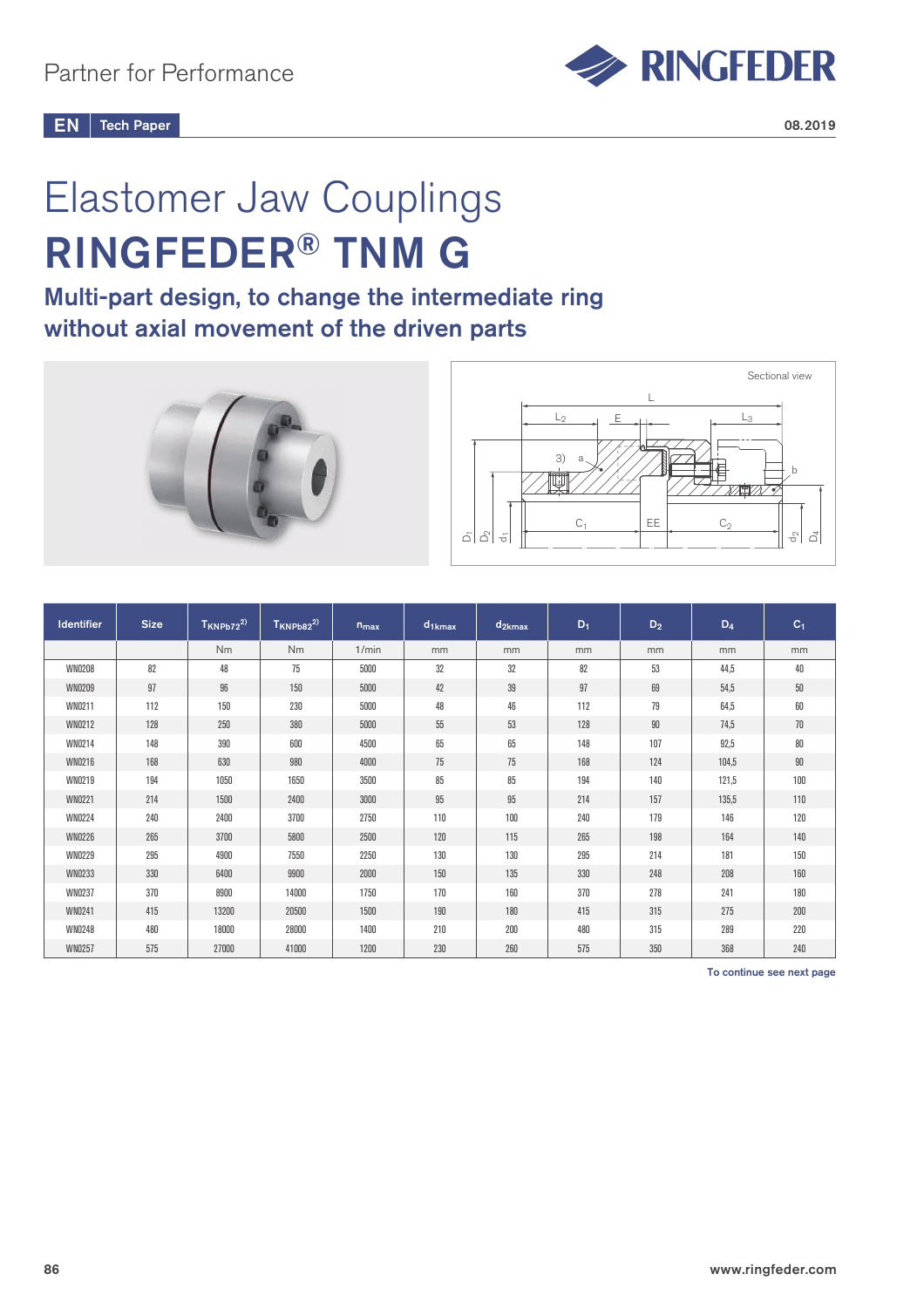

# Elastomer Jaw Couplings RINGFEDER® TNM G

| <b>Identifier</b> | <b>Size</b> | C <sub>2</sub> | L   | L <sub>2</sub> | $L_3$ | E.             | $F_E$     | EE. | Gwa <sup>1)</sup> | <b>Gwub</b> |
|-------------------|-------------|----------------|-----|----------------|-------|----------------|-----------|-----|-------------------|-------------|
|                   |             | mm             | mm  | mm             | mm    | mm             | mm        | mm  | kg                | kg          |
| <b>WN0208</b>     | 82          | 40             | 92  | 24             | 20    | 3              | $+/-1,0$  | 12  | 0,9               | 2.0         |
| <b>WN0209</b>     | 97          | 49             | 113 | 30             | 30.5  | $3\phantom{a}$ | $+/-1,0$  | 14  | 1,7               | 3,4         |
| WN0211            | 112         | 58             | 133 | 38             | 32,5  | 3,5            | $+/-1,0$  | 15  | 2,6               | 5,5         |
| WN0212            | 128         | 68             | 154 | 45             | 42    | 3,5            | $+/-1,0$  | 16  | 4,1               | 8,3         |
| WN0214            | 148         | 78             | 176 | 52             | 47    | 3,5            | $+/-1,0$  | 18  | 6,3               | 13,1        |
| WN0216            | 168         | 87             | 198 | 56             | 52.5  | 3,5            | $+/-1,5$  | 21  | 9,6               | 19,4        |
| WN0219            | 194         | 97             | 221 | 62             | 60    | 3,5            | $+/-1,5$  | 24  | 13,8              | 28,6        |
| <b>WN0221</b>     | 214         | 107            | 243 | 68             | 66,5  | 4              | $+/- 2,0$ | 26  | 19.1              | 38,8        |
| <b>WN0224</b>     | 240         | 117            | 267 | 75             | 75,5  | 4              | $+/- 2,0$ | 30  | 26,7              | 52,4        |
| <b>WN0226</b>     | 265         | 137            | 310 | 90             | 88    | 5,5            | $+/- 2.5$ | 33  | 37,5              | 75,3        |
| <b>WN0229</b>     | 295         | 147            | 334 | 98             | 96    | 8              | $+/- 2.5$ | 37  | 47,9              | 97,3        |
| WN0233            | 330         | 156            | 356 | 104            | 101,5 | 8              | $+/- 2.5$ | 40  | 66,5              | 130,0       |
| <b>WN0237</b>     | 370         | 176            | 399 | 118            | 117   | 8              | $+/- 2.5$ | 43  | 93,9              | 183,6       |
| WN0241            | 415         | 196            | 441 | 135            | 131   | 8              | $+/- 2.5$ | 45  | 129,7             | 258,2       |
| <b>WN0248</b>     | 480         | 220            | 485 | 150            | 149   | 8              | $+/- 2.5$ | 45  | 164,4             | 346,5       |
| <b>WN0257</b>     | 575         | 240            | 525 | 170            | 168   | 8              | $+/- 2.5$ | 45  | 233,5             | 528,8       |

1) Weight inclusive the half share of the intermediate ring

 $^{2)}$ Attention on peak load – see chapter "RINGFEDER® TNM Basic information" in Product Paper & Tech Paper "RINGFEDER® Elastomer Jaw Couplings" 3) Set screw on demand

# Explanation

|                    | $T_{KNPb72}$ = Coupling nominal torque by using the<br>elastic element Pb72 | $D_1$<br>$D_2$ | $=$ Outer diameter<br>$=$ Outer diameter hub | Е       | = Gap width between left and right<br>component |
|--------------------|-----------------------------------------------------------------------------|----------------|----------------------------------------------|---------|-------------------------------------------------|
|                    | $T_{KNPb82}$ = Coupling nominal torque by using the                         | $D_4$          | $=$ Outer diameter hub                       | $F_{E}$ | $=$ Tolerance of the gap width E                |
|                    | elastic element Pb82                                                        | C <sub>1</sub> | = Guided length in hub bore                  | EE      | $=$ Distance of the hubs                        |
| $n_{max}$          | $=$ Max. rotation speed                                                     | C <sub>2</sub> | = Guided length in hub bore                  |         | <b>Gwa</b> = Weight of subassembly a            |
| $d_{1kmax}$        | = Max. bore diameter $d_1$ with keyway acc.                                 |                | $=$ Total length                             |         | $Gw_{ub}$ = Weight, unbored                     |
|                    | to DIN 6885-1                                                               | L <sub>2</sub> | $=$ Length on the hub                        |         |                                                 |
| d <sub>2kmax</sub> | $=$ Max. bore diameter d <sub>2</sub> with keyway acc.<br>to DIN 6885-1     | L <sub>3</sub> | $=$ Length                                   |         |                                                 |
|                    |                                                                             |                |                                              |         |                                                 |
|                    |                                                                             |                |                                              |         |                                                 |

# Ordering example

| <b>Identifier</b> | <b>Size</b> | $d_{1k}$ | $d_{2k}$ | <b>Buffer identifier</b><br>(optional) $4$ ) | Further details <b>b</b> |
|-------------------|-------------|----------|----------|----------------------------------------------|--------------------------|
| <b>WN0224</b>     | 240         | 90       | 70       | <b>Pb82</b>                                  | $\ast$                   |

4) Details on elastomer materials see chapter "Introduction" and "RINGFEDER® TNM Basic information" in Product Paper & Tech Paper "RINGFEDER® Elastomer Jaw Couplings"

\*) Without any other specification, we deliver as a standard: with set screws and keyway acc. to DIN 6885-1, keyway side fit P9, bore tolerance H7

Further information on RINGFEDER® TNM G on www.ringfeder.com

#### Disclaimer of liability

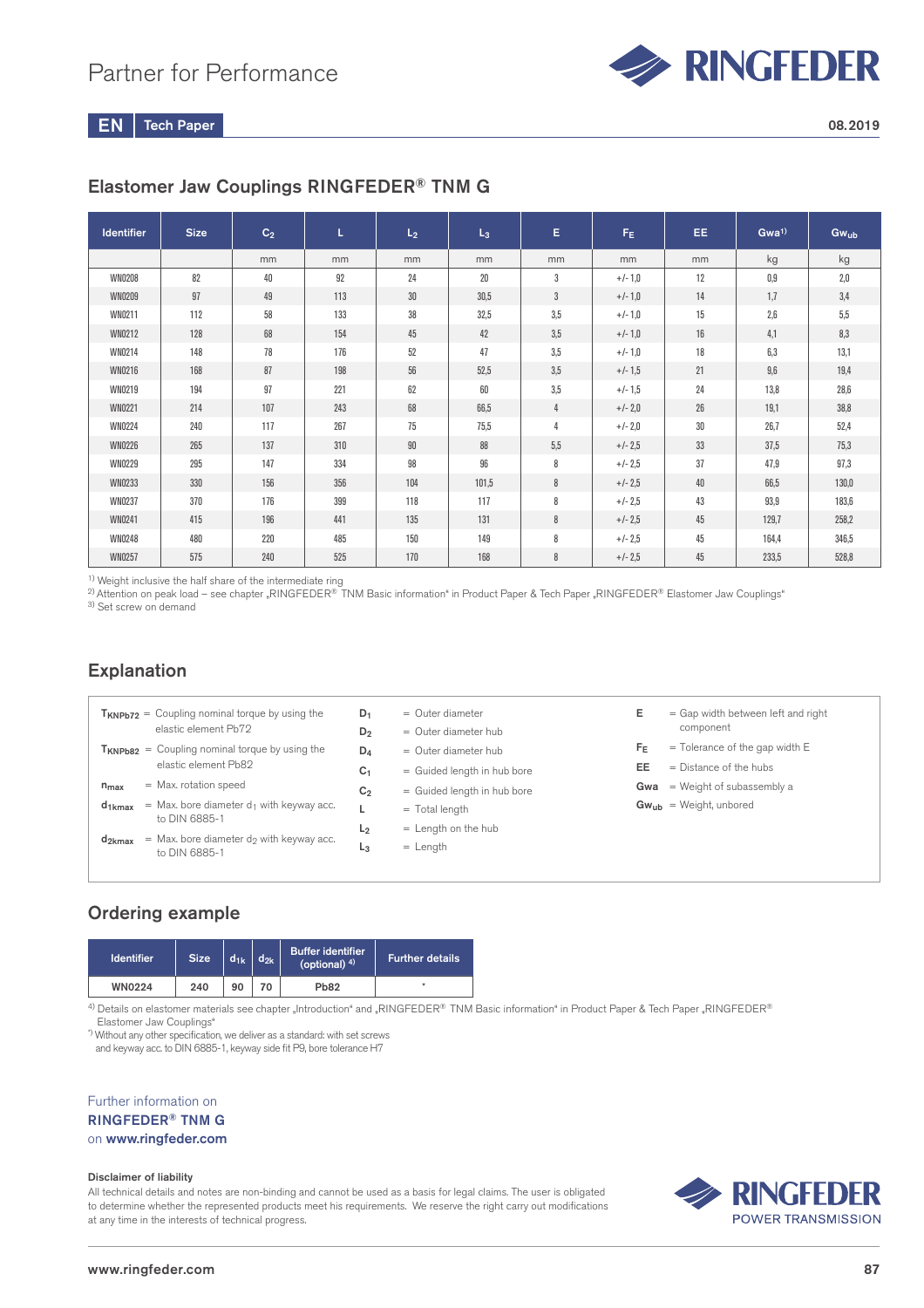

# Elastomer Jaw Couplings RINGFEDER® TNM ETW

# One part design with brake disc





| <b>Identifier</b> | <b>Size</b> | A   | <b>SB</b> | $T_{KNPb72}^{2)}$ | $T_{KNPb82}^{2)}$ | $T_{BR}^{(4)}$ | $n_{max}$ | $d_1$ <sub>kmax</sub> | $d_{2kmax}$ | $D_1$ | $D_2$ | $D_4$ | $D_6$ | C <sub>1</sub> |
|-------------------|-------------|-----|-----------|-------------------|-------------------|----------------|-----------|-----------------------|-------------|-------|-------|-------|-------|----------------|
|                   |             | mm  | mm        | Nm                | N <sub>m</sub>    | Nm             | 1/min     | mm                    | mm          | mm    | mm    | mm    | mm    | mm             |
| WN0311-250        | 112         | 250 | 12,7      | 150               | 230               | 450            | 4580      | 42                    | 48          | 112   | 68    | 79    | 128   | 60             |
| WN0311-300        | 112         | 300 | 12,7      | 150               | 230               | 450            | 3820      | 42                    | 48          | 112   | 68    | 79    | 181   | 60             |
| WN0312-300        | 128         | 300 | 12,7      | 250               | 380               | 550            | 3820      | 52                    | 55          | 128   | 85    | 90    | 181   | 70             |
| WN0314-300        | 148         | 300 | 12,7      | 390               | 600               | 1000           | 3820      | 58                    | 65          | 148   | 94    | 107   | 181   | $80\,$         |
| WN0316-356        | 168         | 356 | 12,7      | 630               | 980               | 1600           | 3225      | 72                    | 75          | 168   | 118   | 124   | 210   | 90             |
| WN0316-406        | 168         | 406 | 12,7      | 630               | 980               | 1600           | 2825      | 72                    | 75          | 168   | 118   | 124   | 260   | $90\,$         |
| WN0319-406        | 194         | 406 | 12,7      | 1050              | 1650              | 2750           | 2825      | 85                    | 85          | 194   | 138   | 140   | 260   | 100            |
| WN0319-457        | 194         | 457 | 12,7      | 1050              | 1650              | 2750           | 2510      | 85                    | 85          | 194   | 138   | 140   | 311   | 100            |
| WN0321-406        | 214         | 406 | 12,7      | 1500              | 2400              | 3350           | 2825      | 92                    | 95          | 214   | 153   | 157   | 260   | 110            |
| WN0321-514        | 214         | 514 | 12,7      | 1500              | 2400              | 3350           | 2510      | 92                    | 95          | 214   | 153   | 157   | 311   | 110            |
| WN0324-457        | 240         | 457 | 12,7      | 2400              | 3700              | 4200           | 2510      | 102                   | 110         | 240   | 168   | 179   | 311   | 120            |
| WN0324-514        | 240         | 514 | 12,7      | 2400              | 3700              | 4200           | 2230      | 102                   | 110         | 240   | 168   | 179   | 368   | 120            |
| WN0326-457        | 265         | 457 | 12,7      | 3700              | 5800              | 8700           | 2510      | 120                   | 120         | 265   | 195   | 198   | 311   | 140            |
| WN0326-514        | 265         | 514 | 12,7      | 3700              | 5800              | 8700           | 2230      | 120                   | 120         | 265   | 195   | 198   | 368   | 140            |
| WN0329-514        | 295         | 514 | 12,7      | 4900              | 7550              | 9800           | 2230      | 130                   | 130         | 295   | 214   | 214   | 368   | 150            |
| WN0329-610        | 295         | 610 | 12,7      | 4900              | 7550              | 9800           | 1880      | 130                   | 130         | 295   | 214   | 214   | 464   | 150            |
| WN0333-514        | 330         | 514 | 12,7      | 6400              | 9900              | 10600          | 2230      | 150                   | 150         | 330   | 248   | 248   | 368   | 160            |
| WN0333-610        | 330         | 610 | 12,7      | 6400              | 9900              | 10600          | 1880      | 150                   | 150         | 330   | 248   | 248   | 464   | 160            |
| WN0337-610        | 370         | 610 | 12,7      | 8900              | 14000             | 13500          | 1880      | 170                   | 170         | 370   | 278   | 278   | 464   | 180            |
| WN0337-711        | 370         | 711 | 12,7      | 8900              | 14000             | 13500          | 1615      | 170                   | 170         | 370   | 278   | 278   | 565   | 180            |
| WN0341-610        | 415         | 610 | 12,7      | 13200             | 20500             | 16000          | 1880      | 185                   | 190         | 415   | 308   | 315   | 464   | 200            |
| WN0341-711        | 415         | 711 | 12,7      | 13200             | 20500             | 16000          | 1615      | 185                   | 190         | 415   | 308   | 315   | 565   | 200            |
| WN0341-812        | 415         | 812 | 12,7      | 13200             | 20500             | 16000          | 1410      | 185                   | 190         | 415   | 308   | 315   | 660   | 200            |
| WN0341-915        | 415         | 915 | 12,7      | 13200             | 20500             | 16000          | 1255      | 185                   | 190         | 415   | 308   | 315   | 760   | 200            |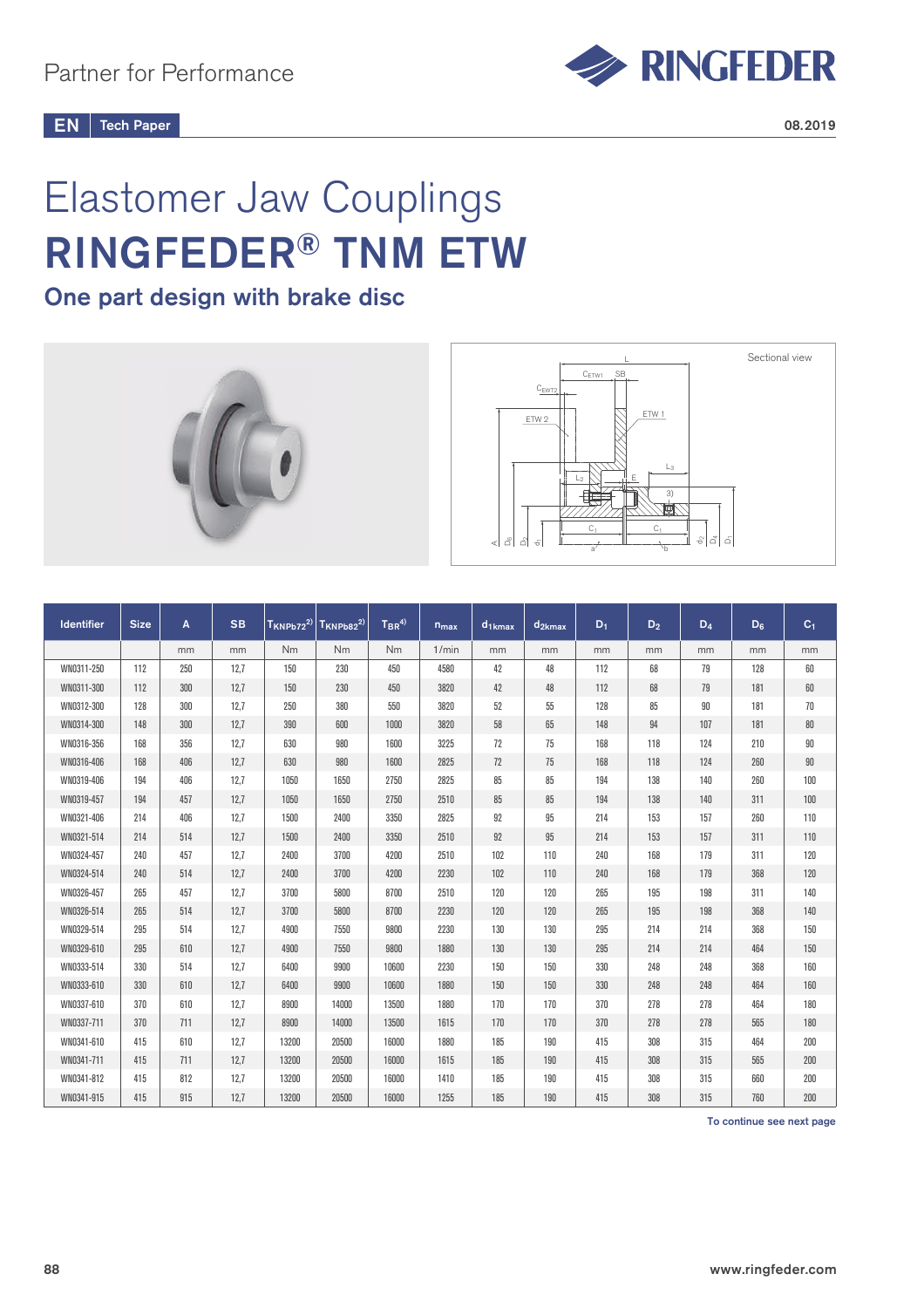

# Elastomer Jaw Couplings RINGFEDER® TNM ETW

| <b>Identifier</b> | <b>Size</b> | $C_{ETW1}^{1}$ | $C_{ETW2}^{1)}$ | L     | L <sub>2</sub> | $L_3$  | E.             | $F_{E}$   | Gw <sub>BS</sub> | Gwub  |
|-------------------|-------------|----------------|-----------------|-------|----------------|--------|----------------|-----------|------------------|-------|
|                   |             | mm             | mm              | mm    | mm             | mm     | mm             | mm        | kg               | kg    |
| WN0311-250        | 112         | 55,8           | 2,5             | 123,5 | 38,5           | 38     | 3,5            | $+/-1,0$  | 6,1              | 8,8   |
| WN0311-300        | 112         | 53,8           | $-2,5$          | 123,5 | 38,5           | 38     | 3,5            | $+/-1,0$  | 9,1              | 11,7  |
| WN0312-300        | 128         | 60,8           | 4,5             | 143,5 | 45,5           | 45     | 3,5            | $+/-1,0$  | 10,5             | 14,6  |
| WN0314-300        | 148         | 67,8           | 11,5            | 163,5 | 52,5           | 52     | 3,5            | $+/-1,0$  | 12,1             | 18,4  |
| WN0316-356        | 168         | 81,8           | 2,5             | 183,5 | 56,5           | 56     | 3,5            | $+/-1,5$  | 18,4             | 28,0  |
| WN0316-406        | 168         | 84,8           | 2,5             | 183.5 | 56,5           | $56\,$ | 3,5            | $+/- 1,5$ | 21,3             | 31,0  |
| WN0319-406        | 194         | 90,8           | 8,5             | 203,5 | 62,5           | 62     | 3,5            | $+/-1,5$  | 25,2             | 39,1  |
| WN0319-457        | 194         | 87,8           | 8,5             | 203,5 | 62,5           | 62     | 3,5            | $+/-1.5$  | 30,1             | 44,0  |
| WN0321-406        | 214         | 96,8           | 14,5            | 224   | 68,5           | 68     | 4              | $+/- 2,0$ | 29,7             | 48,8  |
| WN0321-514        | 214         | 93,8           | 14,5            | 224,0 | 68,5           | 68     | 4              | $+/- 2,0$ | 34,5             | 53,6  |
| WN0324-457        | 240         | 100,8          | 21,5            | 244   | 75,5           | 75     | 4              | $+/- 2,0$ | 40,4             | 67,0  |
| WN0324-514        | 240         | 100.8          | 21,5            | 244   | 75,5           | 75     | $\overline{4}$ | $+/- 2,0$ | 45,4             | 72,0  |
| WN0326-457        | 265         | 115,8          | 36,5            | 285,5 | 90,5           | $90\,$ | 5,5            | $+/- 2.5$ | 51,9             | 89,4  |
| WN0326-514        | 265         | 115,8          | 36,5            | 285,5 | 90,5           | $90\,$ | 5,5            | $+/- 2.5$ | 56,7             | 94,2  |
| WN0329-514        | 295         | 123,8          | 44,5            | 308   | 98,5           | 98     | 8              | $+/- 2.5$ | 65,7             | 113,5 |
| WN0329-610        | 295         | 123.8          | 44,5            | 308   | 98,5           | 98     | 8              | $+/- 2.5$ | 76,7             | 124,5 |
| WN0333-514        | 330         | 129,8          | 50,5            | 328,0 | 104,5          | 104    | 8              | $+/- 2.5$ | 82,8             | 149,3 |
| WN0333-610        | 330         | 129.8          | 50,5            | 328   | 104,5          | 104    | 8              | $+/- 2.5$ | 93.8             | 160,3 |
| WN0337-610        | 370         | 143,8          | 64,5            | 368   | 118,5          | 118    | 8              | $+/- 2.5$ | 118,8            | 212,7 |
| WN0337-711        | 370         | 140,8          | 64,5            | 368   | 118,5          | 118    | 8              | $+/- 2.5$ | 134,1            | 227,9 |
| WN0341-610        | 415         | 160,8          | 81,5            | 408   | 135,5          | 135    | 8              | $+/- 2.5$ | 149,8            | 279,5 |
| WN0341-711        | 415         | 157.8          | 81,5            | 408   | 135,5          | 135    | 8              | $+/- 2.5$ | 164.7            | 294,3 |
| WN0341-812        | 415         | 151,8          | 81,5            | 408   | 135,5          | 135    | 8              | $+/- 2.5$ | 196,8            | 326,4 |
| WN0341-915        | 415         | 151,8          | 81,5            | 408   | 135,5          | 135    | 8              | $+/- 2.5$ | 227,2            | 356,8 |

1) Assembly of brake disc optionally, standard combination ETW1, otherwise ETW2

 $^{2)}$ Attention on peak load – see chapter "RINGFEDER® TNM Basic information" in Product Paper & Tech Paper "RINGFEDER® Elastomer Jaw Couplings"

3) Set screw on demand

4) Choose brake disc assembly in a way, that brake torque does not affect intermediate ring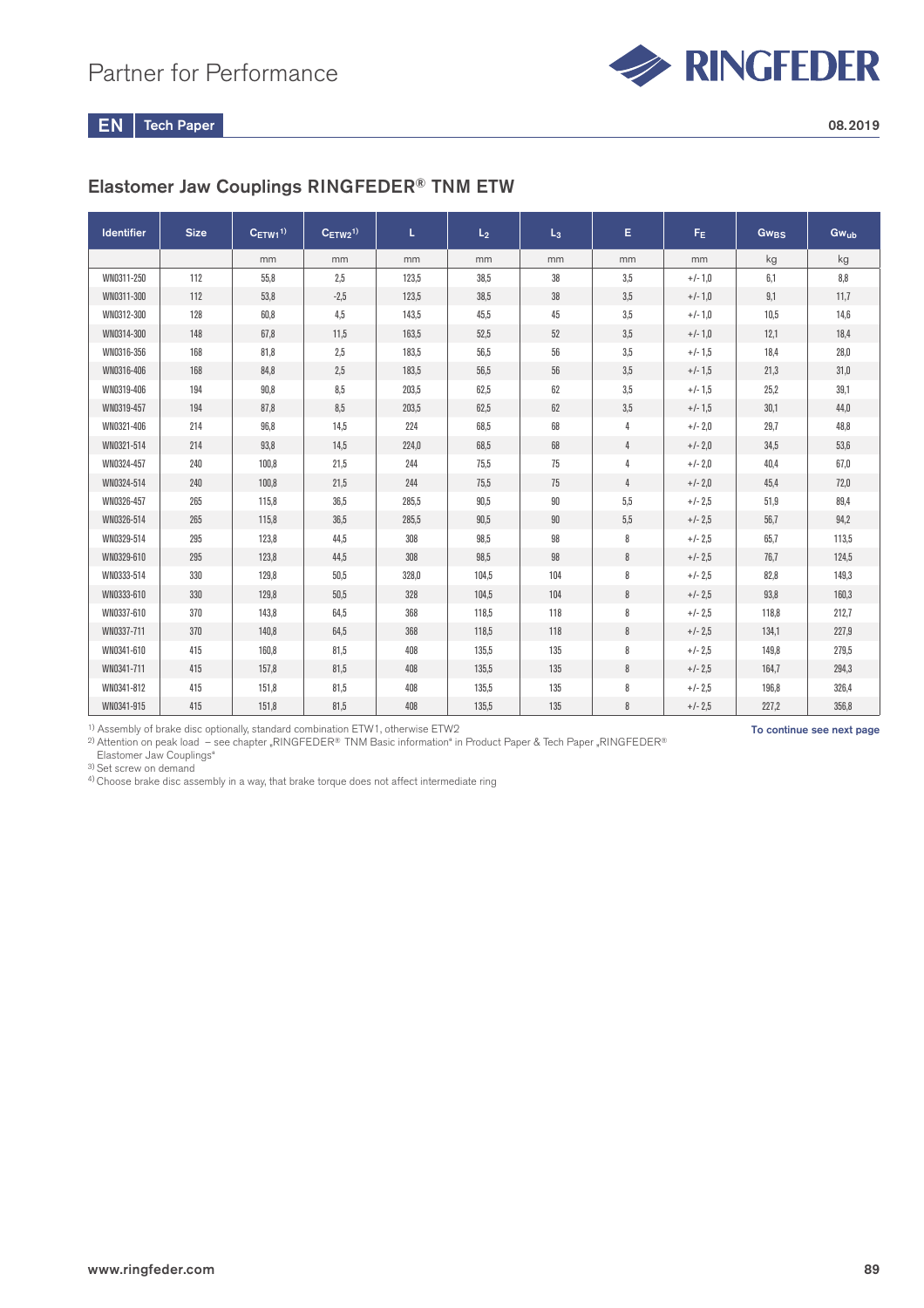

# Elastomer Jaw Couplings RINGFEDER® TNM ETW

## Explanation

| А               | $=$ Max, outer diameter                                                 | $D_1$          | $=$ Outer diameter                           | $L_3$   | $=$ Length                                          |
|-----------------|-------------------------------------------------------------------------|----------------|----------------------------------------------|---------|-----------------------------------------------------|
| <b>SB</b>       | $=$ Disc width                                                          | $D_2$          | $=$ Outer diameter hub                       | Е       | $=$ Gap width between left and right                |
|                 | $T_{KNPb72}$ = Coupling nominal torque by using the                     | $D_4$          | $=$ Outer diameter hub                       |         | component                                           |
|                 | elastic element Pb72                                                    | $D_{6}$        | $=$ Diameter                                 | $F_{E}$ | $=$ Tolerance of the gap width E                    |
|                 | $T_{KNPb82}$ = Coupling nominal torque by using the                     | C <sub>1</sub> | = Guided length in hub bore                  |         | $Gw_{BS}$ = Weight of part with brake disc, unbored |
|                 | elastic element Pb82                                                    | $C_{ETW1}$     | $=$ Distance when using brake disc assembly  |         | $Gw_{ub}$ = Weight, unbored                         |
| T <sub>BR</sub> | $=$ Brake torque                                                        |                | ETW1                                         |         |                                                     |
| $n_{max}$       | $=$ Max. rotation speed                                                 | $C_{ETW2}$     | $=$ Distance, when using brake disc assembly |         |                                                     |
| $d_{1kmax}$     | $=$ Max. bore diameter d <sub>1</sub> with keyway acc.                  |                | ETW <sub>2</sub>                             |         |                                                     |
|                 | to DIN 6885-1                                                           |                | $=$ Total length                             |         |                                                     |
| $d_{2kmax}$     | $=$ Max. bore diameter d <sub>2</sub> with keyway acc.<br>to DIN 6885-1 | L <sub>2</sub> | $=$ Length on the hub                        |         |                                                     |

# Ordering example

| <b>Identifier</b> | <b>Size</b> | $d_{1k}$ | $\mathbf{d}_{2k}$ . | <b>Buffer identifier</b><br>(optional) $5$ ) | Further details |
|-------------------|-------------|----------|---------------------|----------------------------------------------|-----------------|
| WN0319-406        | 194         | 80       | 62                  | <b>Pb82</b>                                  |                 |

5) Details on elastomer materials see chapter "Introduction" and "RINGFEDER® TNM Basic information" in Product Paper & Tech Paper "RINGFEDER® Elastomer Jaw Couplings"

\*) Without any other specification, we deliver as a standard: with set screws

and keyway acc. to DIN 6885-1, keyway side fit P9, bore tolerance H7

Further information on RINGFEDER® TNM ETW on www.ringfeder.com

#### Disclaimer of liability

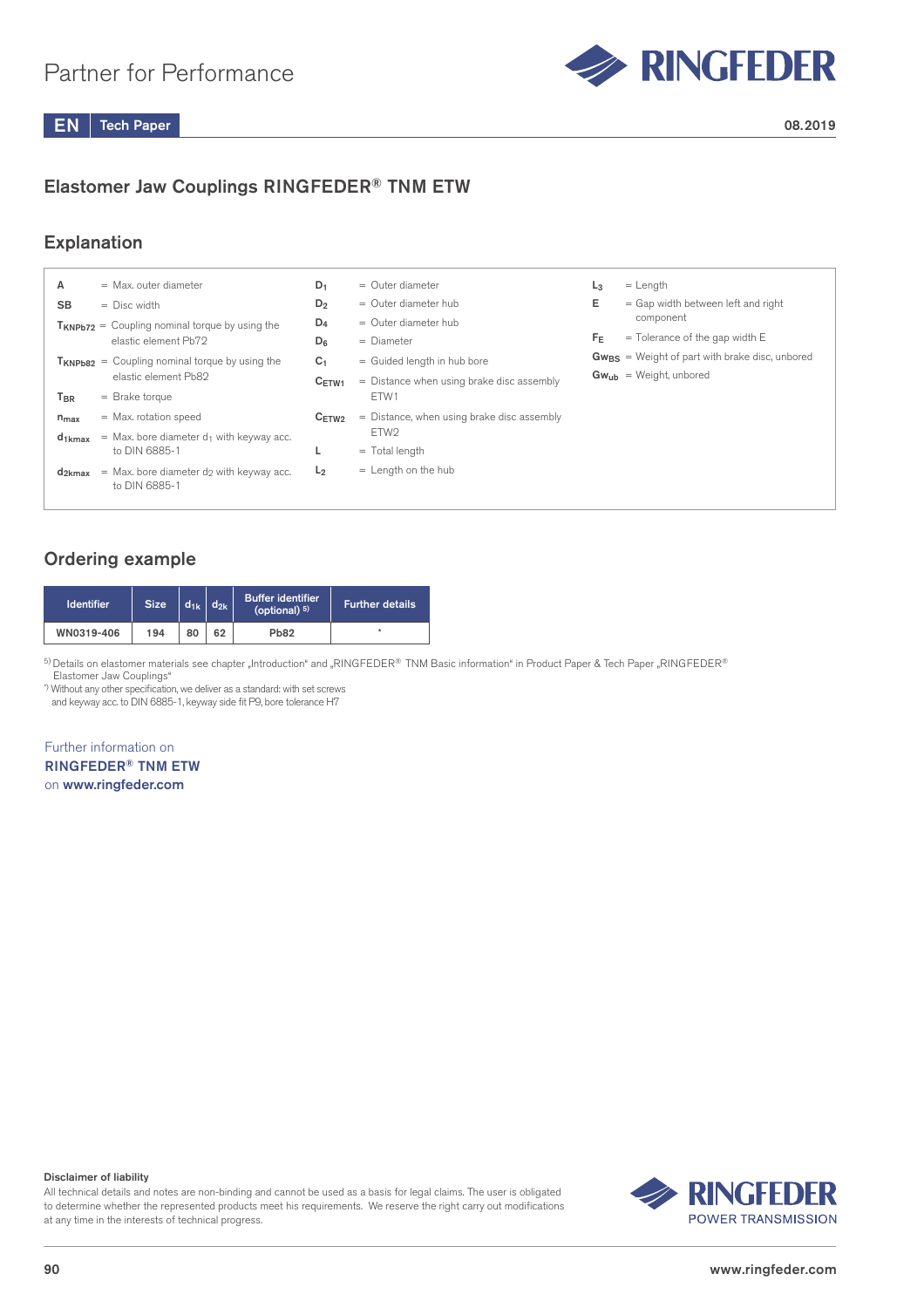

# Elastomer Jaw Couplings RINGFEDER® TNM GTW

Multi-part design, to change the intermediate ring without axial movement of the driven parts with brake disc



| <b>Identifier</b> | <b>Size</b> | A   | <b>SB</b> | $T_{KNPb72}^{2)}$ | $T_{KNPb82}^{2)}$ | $T_{BR}^{(4)}$ | $n_{max}$ | $d_{1kmax}$ | $d_{2kmax}$ | $D_1$ | D <sub>2</sub> | $D_4$ | $D_6$ | C <sub>1</sub> | C <sub>2</sub> |
|-------------------|-------------|-----|-----------|-------------------|-------------------|----------------|-----------|-------------|-------------|-------|----------------|-------|-------|----------------|----------------|
|                   |             | mm  | mm        | Nm                | Nm                | Nm             | 1/min     | mm          | mm          | mm    | mm             | mm    | mm    | mm             | mm             |
| WN0411-250        | 112         | 250 | 12.7      | 150               | 230               | 450            | 4580      | 42          | 46          | 112   | 68             | 64.5  | 128   | 60             | 58             |
| WN0411-300        | 112         | 300 | 12,7      | 150               | 230               | 450            | 3820      | 42          | 46          | 112   | 68             | 64.5  | 181   | 60             | 58             |
| WN0412-300        | 128         | 300 | 12,7      | 250               | 380               | 550            | 3820      | 52          | 53          | 128   | 85             | 74.5  | 181   | 70             | 68             |
| WN0414-300        | 148         | 300 | 12,7      | 390               | 600               | 1000           | 3820      | 58          | 65          | 148   | 94             | 92,5  | 181   | 80             | 78             |
| WN0416-356        | 168         | 356 | 12.7      | 630               | 980               | 1600           | 3225      | 72          | 75          | 168   | 118            | 104.5 | 210   | 90             | 87             |
| WN0416-406        | 168         | 406 | 12,7      | 630               | 980               | 1600           | 2825      | 72          | 75          | 168   | 118            | 104.5 | 260   | 90             | 87             |
| WN0419-406        | 194         | 406 | 12,7      | 1050              | 1650              | 2750           | 2825      | 85          | 85          | 194   | 138            | 121,5 | 260   | 100            | 97             |
| WN0419-457        | 194         | 457 | 12,7      | 1050              | 1650              | 2750           | 2510      | 85          | 85          | 194   | 138            | 121,5 | 311   | 100            | 97             |
| WN0421-406        | 214         | 406 | 12.7      | 1500              | 2400              | 3350           | 2825      | 92          | 95          | 214   | 153            | 135.5 | 260   | 110            | 107            |
| WN0421-514        | 214         | 514 | 12,7      | 1500              | 2400              | 3350           | 2510      | 92          | 95          | 214   | 153            | 135.5 | 311   | 110            | 107            |
| WN0424-457        | 240         | 457 | 12.7      | 2400              | 3700              | 4200           | 2510      | 102         | 100         | 240   | 168            | 146   | 311   | 120            | 117            |
| WN0424-514        | 240         | 514 | 12,7      | 2400              | 3700              | 4200           | 2230      | 102         | 100         | 240   | 168            | 146   | 368   | 120            | 117            |
| WN0426-457        | 265         | 457 | 12,7      | 3700              | 5800              | 8700           | 2510      | 120         | 115         | 265   | 195            | 164   | 311   | 140            | 137            |
| WN0426-514        | 265         | 514 | 12.7      | 3700              | 5800              | 8700           | 2230      | 120         | 115         | 265   | 195            | 164   | 368   | 140            | 137            |
| WN0429-514        | 295         | 514 | 12,7      | 4900              | 7550              | 9800           | 2230      | 130         | 130         | 295   | 214            | 181   | 368   | 150            | 147            |
| WN0429-610        | 295         | 610 | 12,7      | 4900              | 7550              | 9800           | 1880      | 130         | 130         | 295   | 214            | 181   | 464   | 150            | 147            |
| WN0433-514        | 330         | 514 | 12,7      | 6400              | 9900              | 10600          | 2230      | 150         | 135         | 330   | 248            | 208   | 368   | 160            | 156            |
| WN0433-610        | 330         | 610 | 12,7      | 6400              | 9900              | 10600          | 1880      | 150         | 135         | 330   | 248            | 208   | 464   | 160            | 156            |
| WN0437-610        | 370         | 610 | 12,7      | 8900              | 14000             | 13500          | 1880      | 170         | 160         | 370   | 278            | 241   | 464   | 180            | 176            |
| WN0437-711        | 370         | 711 | 12,7      | 8900              | 14000             | 13500          | 1615      | 170         | 160         | 370   | 278            | 241   | 565   | 180            | 176            |
| WN0441-610        | 415         | 610 | 12,7      | 13200             | 20500             | 16000          | 1880      | 185         | 180         | 415   | 308            | 275   | 464   | 200            | 196            |
| WN0441-711        | 415         | 711 | 12,7      | 13200             | 20500             | 16000          | 1615      | 185         | 180         | 415   | 308            | 275   | 565   | 200            | 196            |
| WN0441-812        | 415         | 812 | 12,7      | 13200             | 20500             | 16000          | 1410      | 185         | 180         | 415   | 308            | 275   | 660   | 200            | 196            |
| WN0441-915        | 415         | 915 | 12.7      | 13200             | 20500             | 16000          | 1255      | 185         | 180         | 415   | 308            | 275   | 760   | 200            | 196            |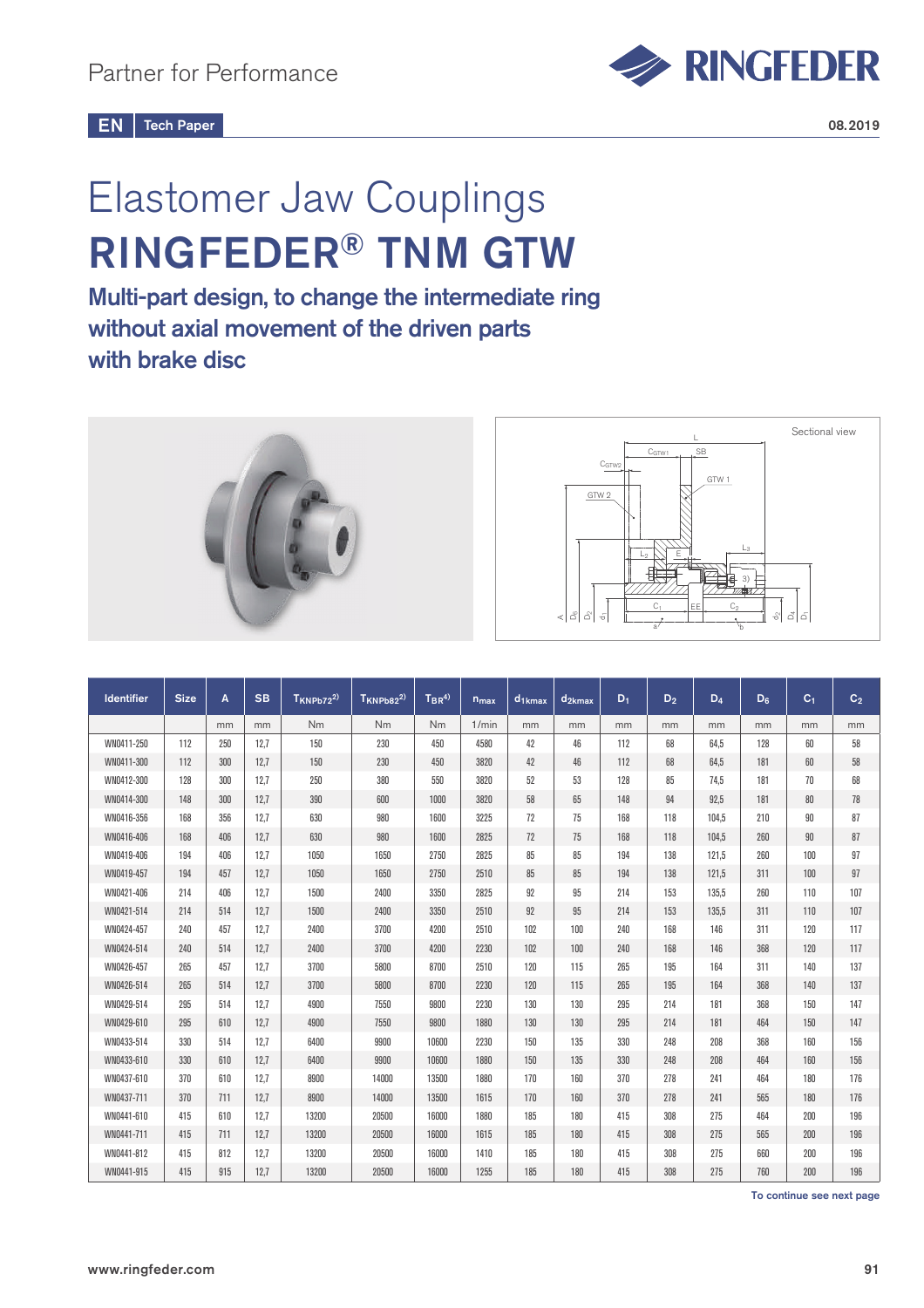

# Elastomer Jaw Couplings RINGFEDER® TNM GTW

| <b>Identifier</b> | <b>Size</b> | C <sub>GTW1</sub> <sup>1</sup> | $C_{GTW2}^{1)}$ | L   | L <sub>2</sub> | $L_3$ | E.  | F <sub>E</sub> | EE.    | Gw <sub>BS</sub> | Gwub  |
|-------------------|-------------|--------------------------------|-----------------|-----|----------------|-------|-----|----------------|--------|------------------|-------|
|                   |             | mm                             | mm              | mm  | mm             | mm    | mm  | mm             | mm     | kg               | kg    |
| WN0411-250        | 112         | 55.8                           | 2.5             | 133 | 38.5           | 32.5  | 3.5 | $+/-1,0$       | 15     | 6,1              | 8,8   |
| WN0411-300        | 112         | 53.8                           | $-2.5$          | 133 | 38.5           | 32.5  | 3.5 | $+/-1,0$       | 15     | 9,1              | 11,7  |
| WN0412-300        | 128         | 60,8                           | 4,5             | 154 | 45,5           | 42    | 3,5 | $+/-1,0$       | 16     | 10,5             | 14,6  |
| WN0414-300        | 148         | 67,8                           | 11,5            | 176 | 52,5           | 47    | 3,5 | $+/-1,0$       | 18     | 12,1             | 18,4  |
| WN0416-356        | 168         | 81,8                           | 2,5             | 198 | 56,5           | 52,5  | 3,5 | $+/-1.5$       | 21     | 18,4             | 28,0  |
| WN0416-406        | 168         | 84,8                           | 2,5             | 198 | 56.5           | 52,5  | 3,5 | $+/- 1,5$      | 21     | 21,3             | 31,0  |
| WN0419-406        | 194         | 90.8                           | 8,5             | 221 | 62.5           | 60    | 3,5 | $+/-1,5$       | 24     | 25,2             | 39,1  |
| WN0419-457        | 194         | 87.8                           | 8.5             | 221 | 62.5           | 60    | 3,5 | $+/-1.5$       | 24     | 30,1             | 44,0  |
| WN0421-406        | 214         | 96,8                           | 14,5            | 243 | 68,5           | 66,5  | 4   | $+/- 2.0$      | 26     | 29,7             | 48,8  |
| WN0421-514        | 214         | 93,8                           | 14,5            | 243 | 68,5           | 66,5  | 4   | $+/- 2.0$      | 26     | 34,5             | 53,6  |
| WN0424-457        | 240         | 100,8                          | 21,5            | 267 | 75,5           | 75,5  | 4   | $+/- 2,0$      | 30     | 40,4             | 67,0  |
| WN0424-514        | 240         | 100,8                          | 21,5            | 267 | 75,5           | 75,5  | 4   | $+/- 2.0$      | $30\,$ | 45,4             | 72,0  |
| WN0426-457        | 265         | 115,8                          | 36,5            | 310 | 90,5           | 88    | 5,5 | $+/- 2.5$      | 33     | 51,9             | 89,4  |
| WN0426-514        | 265         | 115,8                          | 36,5            | 310 | 90.5           | 88    | 5,5 | $+/- 2.5$      | 33     | 56,7             | 94,2  |
| WN0429-514        | 295         | 123,8                          | 44,5            | 334 | 98,5           | 96    | 8   | $+/- 2.5$      | 37     | 65,7             | 113,5 |
| WN0429-610        | 295         | 123,8                          | 44,5            | 334 | 98,5           | 96    | 8   | $+/- 2.5$      | 37     | 76,7             | 124,5 |
| WN0433-514        | 330         | 129,8                          | 50,5            | 356 | 104,5          | 101,5 | 8   | $+/- 2.5$      | 40     | 82,8             | 149,3 |
| WN0433-610        | 330         | 129,8                          | 50,5            | 356 | 104,5          | 101,5 | 8   | $+/- 2.5$      | 40     | 93,8             | 160,3 |
| WN0437-610        | 370         | 143,8                          | 64,5            | 399 | 118,5          | 117   | 8   | $+/- 2.5$      | 43     | 118,8            | 212,7 |
| WN0437-711        | 370         | 140,8                          | 64,5            | 399 | 118.5          | 117   | 8   | $+/- 2.5$      | 43     | 134,1            | 227,9 |
| WN0441-610        | 415         | 160,8                          | 81,5            | 441 | 135,5          | 131   | 8   | $+/- 2.5$      | 45     | 149,8            | 279,5 |
| WN0441-711        | 415         | 157.8                          | 81,5            | 441 | 135.5          | 131   | 8   | $+/- 2.5$      | 45     | 164,7            | 294,3 |
| WN0441-812        | 415         | 151,8                          | 81,5            | 441 | 135.5          | 131   | 8   | $+/- 2.5$      | 45     | 196,8            | 326,4 |
| WN0441-915        | 415         | 151,8                          | 81,5            | 441 | 135.5          | 131   | 8   | $+/- 2.5$      | 45     | 227,2            | 356,8 |

<sup>1)</sup> Assembly of brake disc optionally, standard combination GTW1, otherwise GTW2

 $^{2)}$ Attention on peak load – see chapter "RINGFEDER® TNM Basic information" in Product Paper & Tech Paper "RINGFEDER® Elastomer Jaw Couplings"

3) Set screw on demand

 $4)$  Choose brake disc assembly in a way, that brake torque does not affect intermediate ring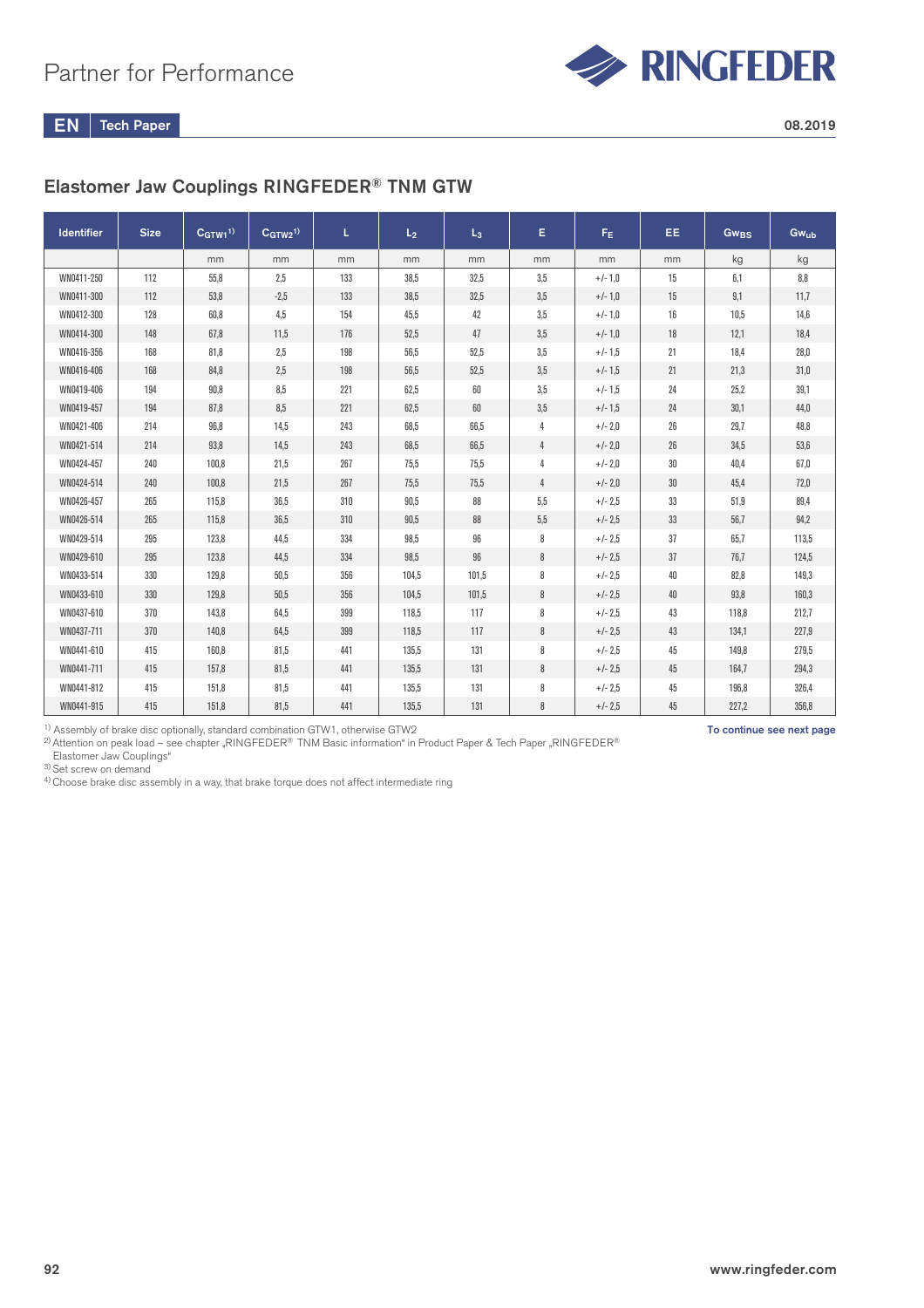

# Elastomer Jaw Couplings RINGFEDER® TNM GTW

# Explanation

| А               | $=$ Max, outer diameter                                                 | $D_1$             | $=$ Outer diameter                                               | L <sub>2</sub> | $=$ Length on the hub                               |
|-----------------|-------------------------------------------------------------------------|-------------------|------------------------------------------------------------------|----------------|-----------------------------------------------------|
| <b>SB</b>       | $=$ Disc width                                                          | $D_2$             | $=$ Outer diameter hub                                           | $L_3$          | $=$ Length                                          |
|                 | $T_{KNPb72}$ = Coupling nominal torque by using the                     | $D_4$             | $=$ Outer diameter hub                                           | Е              | $=$ Gap width between left and right                |
|                 | elastic element Pb72                                                    |                   | $=$ Diameter                                                     |                | component                                           |
|                 | $T_{KNPb82}$ = Coupling nominal torque by using the                     | C <sub>1</sub>    | = Guided length in hub bore                                      | $F_E$          | $=$ Tolerance of the gap width E                    |
|                 | elastic element Pb82                                                    | C <sub>2</sub>    | = Guided length in hub bore                                      | EE             | $=$ Distance of the hubs                            |
| T <sub>BR</sub> | $=$ Brake torque                                                        | C <sub>GTW1</sub> | $=$ Distance, when using brake disc assembly                     |                | $Gw_{BS}$ = Weight of part with brake disc, unbored |
| $n_{max}$       | $=$ Max. rotation speed                                                 |                   | GTW1                                                             |                | $Gw_{ub}$ = Weight, unbored                         |
| $d_{1kmax}$     | $=$ Max. bore diameter $d_1$ with keyway acc.<br>to DIN 6885-1          | C <sub>GTW2</sub> | $=$ Distance, when using brake disc assembly<br>GTW <sub>2</sub> |                |                                                     |
| $d_{2kmax}$     | $=$ Max. bore diameter d <sub>2</sub> with keyway acc.<br>to DIN 6885-1 |                   | $=$ Total length                                                 |                |                                                     |

## Ordering example

| <b>Identifier</b> | <b>Size</b> | $d_{1k}$ | $d_{2k}$ | <b>Buffer identifier</b><br>(optional) $5$ ) | Further details |
|-------------------|-------------|----------|----------|----------------------------------------------|-----------------|
| WN0419-406        | 194         | 80       | 62       | <b>Pb82</b>                                  |                 |

<sup>5)</sup> Details on elastomer materials see chapter "Introduction" and "RINGFEDER® TNM Basic information" in Product Paper & Tech Paper "RINGFEDER® Elastomer Jaw Couplings"

\*) Without any other specification, we deliver as a standard: with set screws and keyway acc. to DIN 6885-1, keyway side fit P9, bore tolerance H7

### Further information on RINGFEDER® TNM GTW on www.ringfeder.com

#### Disclaimer of liability

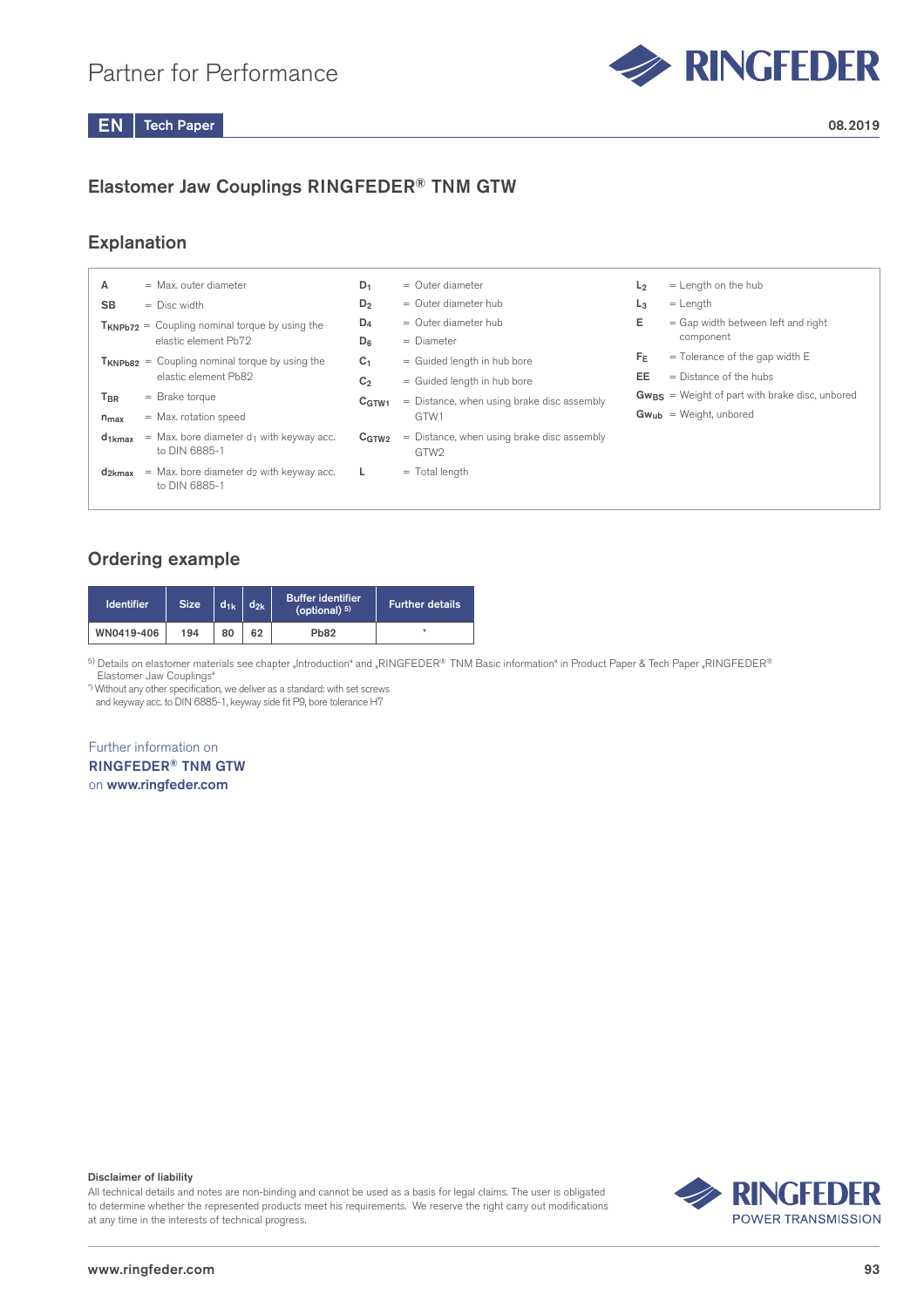

# Elastomer Jaw Couplings RINGFEDER® TNM EBT

# One part design with brake drum acc. to DIN 15431





| <b>Identifier</b> | <b>Size</b> | A   | <b>SB</b> | $T_{KNPb72}^2$ | $T_{KNPb82}^{2)}$ | ${\sf T}_{\sf BR}^{\sf 4)}$ | $n_{max}$ | $d_1$ <sub>kmax</sub> | d <sub>2kmax</sub> | $D_1$ | $D_2$ | $D_4$ | C <sub>1</sub> |
|-------------------|-------------|-----|-----------|----------------|-------------------|-----------------------------|-----------|-----------------------|--------------------|-------|-------|-------|----------------|
|                   |             | mm  | mm        | <b>Nm</b>      | Nm                | <b>Nm</b>                   | 1/min     | mm                    | mm                 | mm    | mm    | mm    | mm             |
| WN0511-200        | 112         | 200 | 75        | 150            | 230               | 450                         | 4200      | 42                    | 48                 | 112   | 68    | 79    | 60             |
| WN0512-200        | 128         | 200 | 75        | 250            | 380               | 550                         | 4200      | 52                    | 55                 | 128   | 85    | 90    | 70             |
| WN0514-250        | 148         | 250 | 95        | 390            | 600               | 1000                        | 3400      | 58                    | 65                 | 148   | 94    | 107   | 80             |
| WN0516-250        | 168         | 250 | 95        | 630            | 980               | 1600                        | 3400      | 72                    | 75                 | 168   | 118   | 124   | 90             |
| WN0516-315        | 168         | 315 | 118       | 630            | 980               | 1600                        | 2700      | 72                    | 75                 | 168   | 118   | 124   | 90             |
| WN0519-315        | 194         | 315 | 118       | 1050           | 1650              | 2750                        | 2700      | 85                    | 85                 | 194   | 138   | 140   | 100            |
| WN0521-315        | 214         | 315 | 118       | 1500           | 2400              | 3350                        | 2700      | 92                    | 95                 | 214   | 153   | 157   | 110            |
| WN0521-400        | 214         | 400 | 150       | 1500           | 2400              | 3350                        | 2100      | 90                    | 95                 | 214   | 153   | 157   | 110            |
| WN0524-400        | 240         | 400 | 150       | 2400           | 3700              | 4200                        | 2100      | 102                   | 110                | 240   | 168   | 179   | 120            |
| WN0524-500        | 240         | 500 | 190       | 2400           | 3700              | 4200                        | 1700      | 102                   | 110                | 240   | 168   | 179   | 120            |
| WN0526-500        | 265         | 500 | 190       | 3700           | 5800              | 8700                        | 1700      | 120                   | 120                | 265   | 198   | 198   | 140            |
| WN0529-500        | 295         | 500 | 190       | 4900           | 7550              | 9800                        | 1700      | 130                   | 130                | 295   | 214   | 214   | 150            |
| WN0529-630        | 295         | 630 | 236       | 4900           | 7550              | 9800                        | 1360      | 130                   | 130                | 295   | 214   | 214   | 150            |
| WN0533-630        | 330         | 630 | 236       | 6400           | 9900              | 10600                       | 1360      | 150                   | 150                | 330   | 248   | 248   | 160            |
| WN0533-710        | 330         | 710 | 265       | 6400           | 9900              | 10600                       | 1200      | 150                   | 150                | 330   | 248   | 248   | 160            |
| WN0537-710        | 370         | 710 | 265       | 8900           | 14000             | 13500                       | 1200      | 170                   | 170                | 370   | 278   | 278   | 180            |
| WN0541-710        | 415         | 710 | 265       | 13200          | 20500             | 16000                       | 1200      | 185                   | 190                | 415   | 308   | 315   | 200            |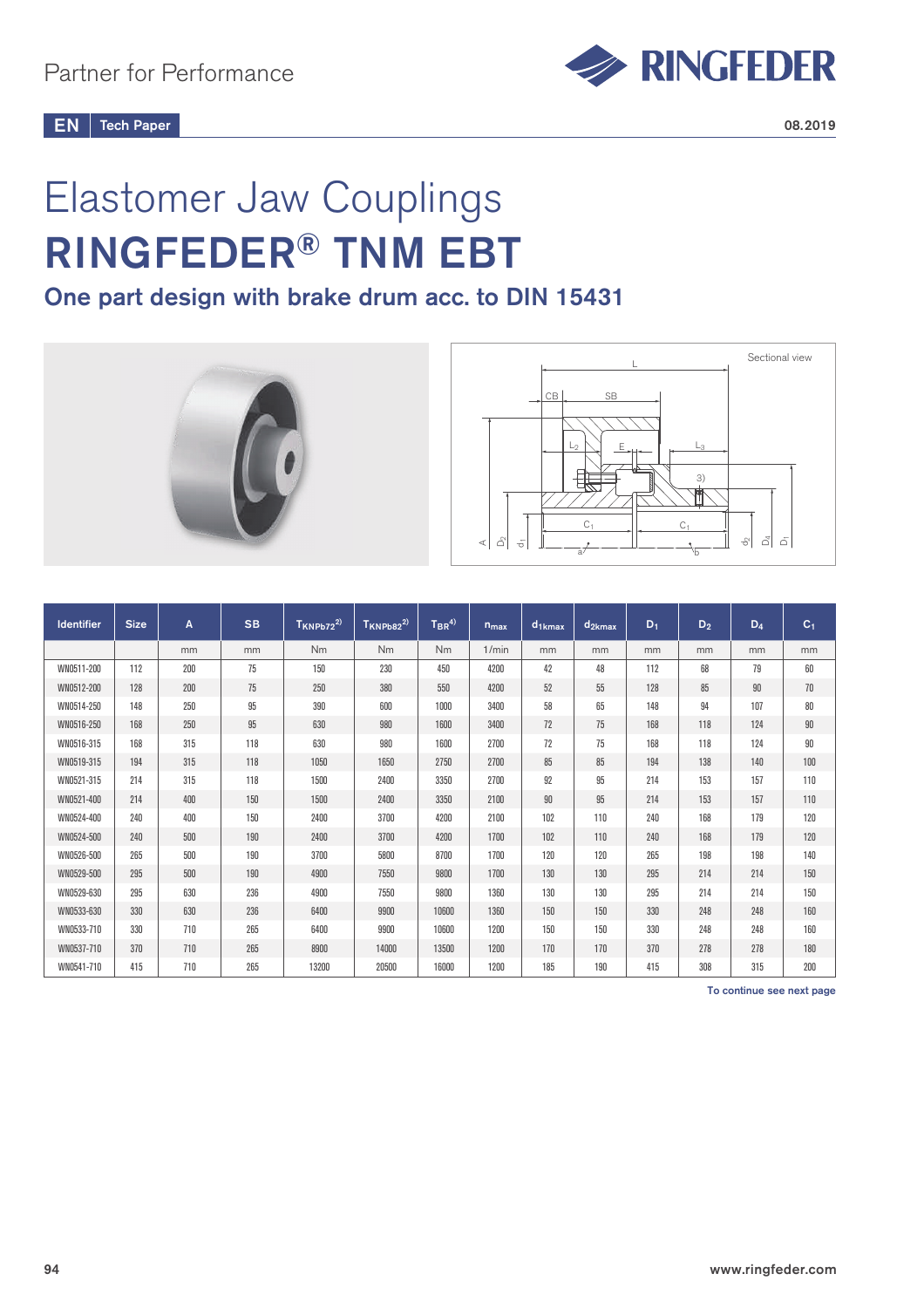

# Elastomer Jaw Couplings RINGFEDER® TNM EBT

| <b>Identifier</b> | <b>Size</b> | $C_B$ | L     | L <sub>2</sub> | $L_3$ | Е              | $F_E$     | $Gw_{BS}^{(1)}$ | Gwub  |
|-------------------|-------------|-------|-------|----------------|-------|----------------|-----------|-----------------|-------|
|                   |             | mm    | mm    | mm             | mm    | mm             | mm        | kg              | kg    |
| WN0511-200        | 112         | 11    | 123,5 | 38.5           | 38    | 3,5            | $+/-1.0$  | 7,3             | 9,9   |
| WN0512-200        | 128         | 16    | 143,5 | 45,5           | 45    | 3,5            | $+/-1,0$  | 8,9             | 13,0  |
| WN0514-250        | 148         | 16    | 163,5 | 52,5           | 52    | 3,5            | $+/-1,0$  | 14,8            | 21,1  |
| WN0516-250        | 168         | 19    | 183,5 | 56,5           | 56    | 3,5            | $+/-1.5$  | 18,1            | 27,7  |
| WN0516-315        | 168         | 8     | 183,5 | 56.5           | 56    | 3,5            | $+/-1.5$  | 27,2            | 36,9  |
| WN0519-315        | 194         | 16,5  | 203,5 | 62,5           | 62    | 3,5            | $+/-1.5$  | 30,8            | 44,7  |
| WN0521-315        | 214         | 19    | 224   | 68,5           | 68    | $\overline{4}$ | $+/- 2,0$ | 36,0            | 55,0  |
| WN0521-400        | 214         | 12,5  | 224   | 68,5           | 68    | 4              | $+/- 2.0$ | 51,7            | 70,8  |
| WN0524-400        | 240         | 18    | 244   | 75,5           | 75    | 4              | $+/- 2,0$ | 57,7            | 84,4  |
| WN0524-500        | 240         | 9     | 244   | 75,5           | 75    | 4              | $+/- 2.0$ | 84,5            | 111,4 |
| WN0526-500        | 265         | 22    | 285,5 | 90,5           | 90    | 5,5            | $+/- 2.5$ | 96,6            | 134,1 |
| WN0529-500        | 295         | 30    | 308   | 98,5           | 98    | 8              | $+/- 2.5$ | 106,0           | 153,9 |
| WN0529-630        | 295         | 5     | 308   | 98,5           | 98    | 8              | $+/- 2.5$ | 159,7           | 207,5 |
| WN0533-630        | 330         | 11    | 328   | 104,5          | 104   | 8              | $+/- 2.5$ | 176,7           | 243,1 |
| WN0533-710        | 330         | 0     | 328   | 104,5          | 104   | 8              | $+/- 2.5$ | 214,9           | 281,3 |
| WN0537-710        | 370         | 15    | 368   | 118,5          | 118   | 8              | $+/- 2.5$ | 242,3           | 366,2 |
| WN0541-710        | 415         | 25    | 408   | 135,5          | 135   | 8              | $+/- 2.5$ | 285,8           | 415,4 |

<sup>1)</sup> Weight inclusive the half share of the intermediate ring

 $^{2)}$ Attention on peak load – see chapter "RINGFEDER® TNM Basic information" in Product Paper & Tech Paper "RINGFEDER® Elastomer Jaw Couplings"

3) Set screw on demand

4) Choose brake drum assembly in a way, that brake torque does not affect intermediate ring

## Explanation

| А<br><b>SB</b>               | $=$ Max, outer diameter<br>$=$ Disc width                                   | d <sub>1kmax</sub>               | $=$ Max. bore diameter $d_1$ with keyway acc.<br>to DIN 6885-1                   | L <sub>2</sub>      | $=$ Total length<br>$=$ Length on the hub                                          |
|------------------------------|-----------------------------------------------------------------------------|----------------------------------|----------------------------------------------------------------------------------|---------------------|------------------------------------------------------------------------------------|
|                              | $T_{KNPb72}$ = Coupling nominal torque by using the<br>elastic element Pb72 | $d_{2kmax}$                      | $=$ Max. bore diameter do with keyway acc.<br>to DIN 6885-1                      | L <sub>3</sub><br>E | $=$ Length<br>= Gap width between left and right                                   |
|                              | $T_{KNPb82}$ = Coupling nominal torque by using the<br>elastic element Pb82 | $D_1$<br>$D_2$                   | $=$ Outer diameter<br>$=$ Outer diameter hub                                     | FF                  | component<br>$=$ Tolerance of the gap width E                                      |
| T <sub>BR</sub><br>$n_{max}$ | $=$ Brake torque<br>$=$ Max. rotation speed                                 | $D_4$<br>C <sub>1</sub><br>$C_B$ | $=$ Outer diameter hub<br>= Guided length in hub bore<br>$=$ Brake disc distance |                     | $Gw_{BS}$ = Weight of part with brake disc, unbored<br>$Gw_{ub}$ = Weight, unbored |
|                              |                                                                             |                                  |                                                                                  |                     |                                                                                    |

Further information on RINGFEDER® TNM EBT on www.ringfeder.com

# Ordering example

| <b>Identifier</b> | <b>Size</b> |    | $d_{1k}$ $d_{2k}$ | <b>Buffer identifier</b><br>(optional) $5$ ) | <b>Further details</b> |
|-------------------|-------------|----|-------------------|----------------------------------------------|------------------------|
| WN0519-315        | 194         | 80 | 62                | <b>Pb82</b>                                  |                        |

 $5)$  Details on elastomer materials see chapter "Introduction" and "RINGFEDER® TNM Basic information" in Product Paper & Tech Paper "RINGFEDER® Elastomer Jaw Couplings"

\*) Without any other specification, we deliver as a standard: with set screws and keyway acc. to DIN 6885-1, keyway side fit P9, bore tolerance H7

Disclaimer of liability

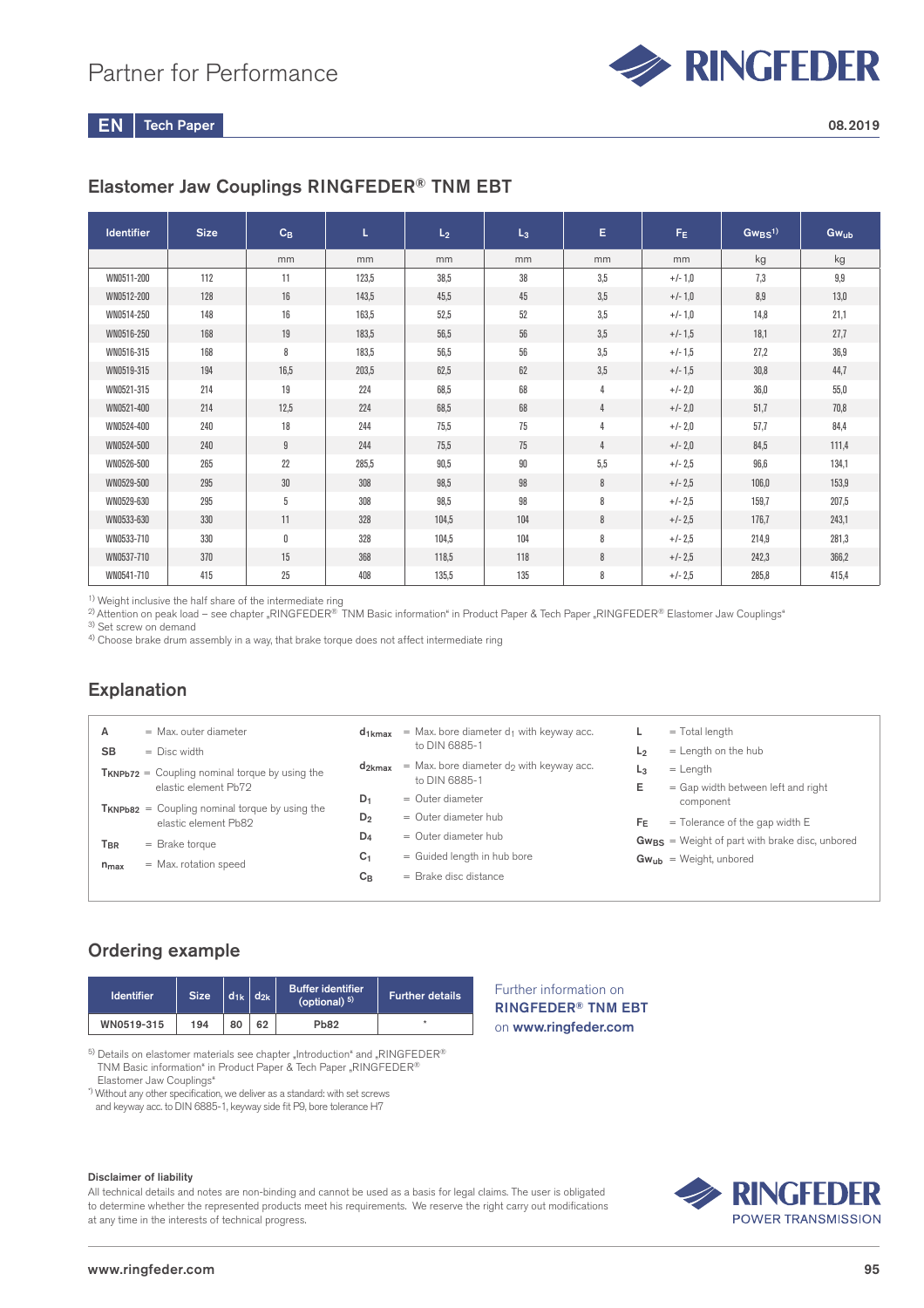

# Elastomer Jaw Couplings RINGFEDER® TNM GBT

Multi-part design, to change the intermediate ring without axial movement of the driven parts with brake drum acc. to DIN 15431





| <b>Identifier</b> | <b>Size</b> | A   | <b>SB</b> | $T_{KNPb72}^{2)}$ | $T_{KNPb82}^{2)}$ | $T_{BR}^{(4)}$ | $n_{max}$ | $d_{1kmax}$ | $d_{2kmax}$ | $D_1$ | $D_2$ | $D_4$ | C <sub>1</sub> | C <sub>2</sub> |
|-------------------|-------------|-----|-----------|-------------------|-------------------|----------------|-----------|-------------|-------------|-------|-------|-------|----------------|----------------|
|                   |             | mm  | mm        | <b>Nm</b>         | <b>Nm</b>         | <b>Nm</b>      | 1/min     | mm          | mm          | mm    | mm    | mm    | mm             | mm             |
| WN0611-200        | 112         | 200 | 75        | 150               | 230               | 450            | 4200      | 42          | 46          | 112   | 68    | 64,5  | 60             | 58             |
| WN0612-200        | 128         | 200 | 75        | 250               | 380               | 550            | 4200      | 52          | 53          | 128   | 85    | 74.5  | 70             | 68             |
| WN0614-250        | 148         | 250 | 95        | 390               | 600               | 1000           | 3400      | 58          | 65          | 148   | 94    | 92,5  | $80\,$         | 78             |
| WN0616-250        | 168         | 250 | 95        | 630               | 980               | 1600           | 3400      | 72          | 75          | 168   | 118   | 104.5 | 90             | 87             |
| WN0616-315        | 168         | 315 | 118       | 630               | 980               | 1600           | 2700      | 72          | 75          | 168   | 118   | 104,5 | 90             | 87             |
| WN0619-315        | 194         | 315 | 118       | 1050              | 1650              | 2750           | 2700      | 85          | 85          | 194   | 138   | 121.5 | 100            | 97             |
| WN0621-315        | 214         | 315 | 118       | 1500              | 2400              | 3350           | 2700      | 92          | 95          | 214   | 153   | 135,5 | 110            | 107            |
| WN0621-400        | 214         | 400 | 150       | 1500              | 2400              | 3350           | 2100      | 92          | 95          | 214   | 153   | 135,5 | 110            | 107            |
| WN0624-400        | 240         | 400 | 150       | 2400              | 3700              | 4200           | 2100      | 102         | 100         | 240   | 168   | 146   | 120            | 117            |
| WN0624-500        | 240         | 500 | 190       | 2400              | 3700              | 4200           | 1700      | 102         | 100         | 240   | 168   | 146   | 120            | 117            |
| WN0626-500        | 265         | 500 | 190       | 3700              | 5800              | 8700           | 1700      | 120         | 115         | 265   | 198   | 164   | 140            | 137            |
| WN0629-500        | 295         | 500 | 190       | 4900              | 7550              | 9800           | 1700      | 130         | 130         | 295   | 214   | 181   | 150            | 147            |
| WN0629-630        | 295         | 630 | 236       | 4900              | 7550              | 9800           | 1360      | 130         | 130         | 295   | 214   | 181   | 150            | 147            |
| WN0633-630        | 330         | 630 | 236       | 6400              | 9900              | 10600          | 1360      | 150         | 135         | 330   | 248   | 208   | 160            | 156            |
| WN0633-710        | 330         | 710 | 265       | 6400              | 9900              | 10600          | 1200      | 150         | 135         | 330   | 248   | 208   | 160            | 156            |
| WN0637-710        | 370         | 710 | 265       | 8900              | 14000             | 13500          | 1200      | 170         | 160         | 370   | 278   | 241   | 180            | 176            |
| WN0641-710        | 415         | 710 | 265       | 13200             | 20500             | 16000          | 1200      | 185         | 180         | 415   | 308   | 275   | 200            | 196            |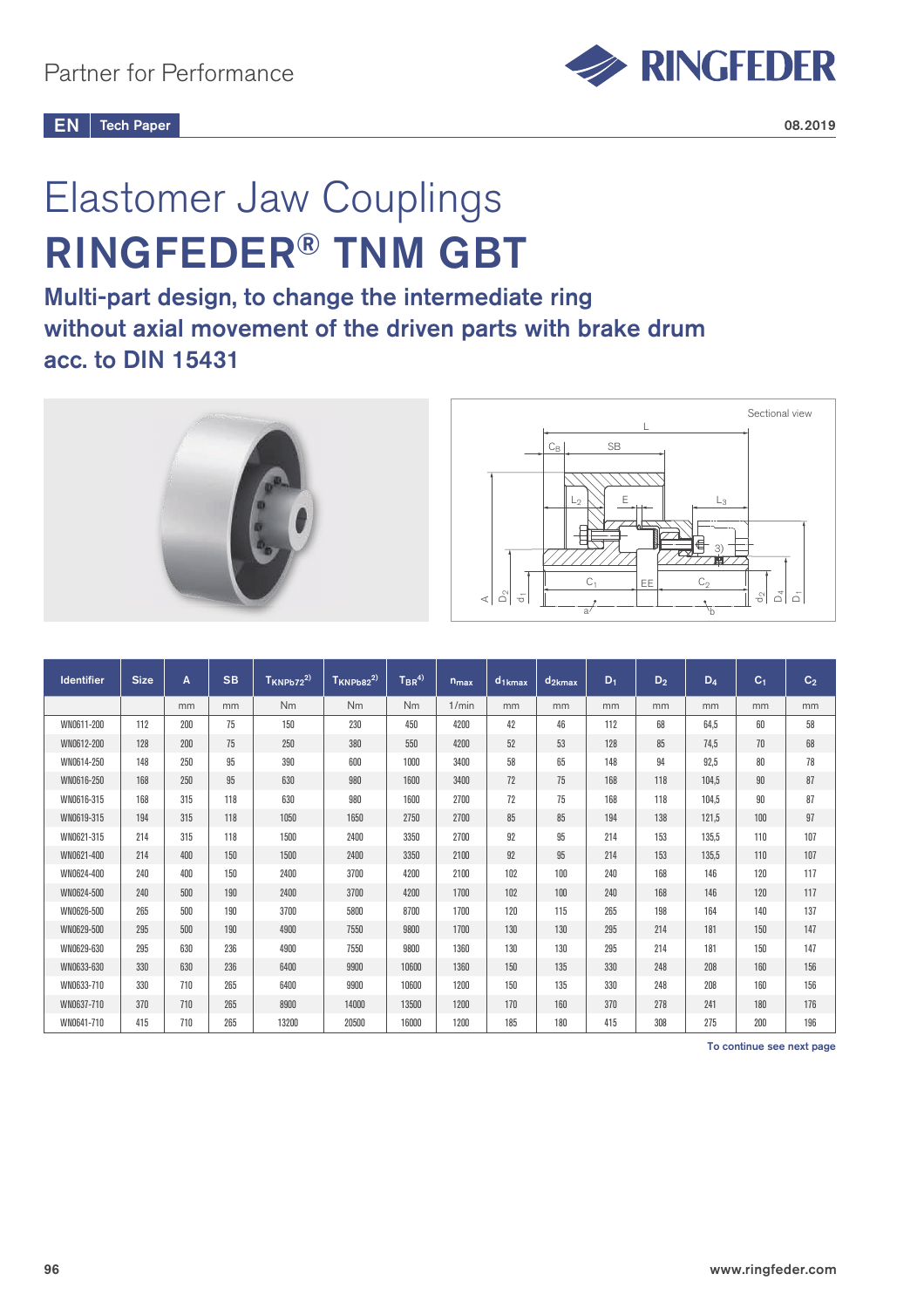

# Elastomer Jaw Couplings RINGFEDER® TNM GBT

| <b>Identifier</b> | <b>Size</b> | $C_B$       | L   | L <sub>2</sub> | $L_3$ | E   | $F_E$     | EE. | $Gw_{BS}$ <sup>1)</sup> | $Gw_{ub}$ |
|-------------------|-------------|-------------|-----|----------------|-------|-----|-----------|-----|-------------------------|-----------|
|                   |             | mm          | mm  | mm             | mm    | mm  | mm        | mm  | kg                      | kg        |
| WN0611-200        | 112         | 11          | 133 | 38,5           | 32,5  | 3,5 | $+/-1,0$  | 15  | 7,3                     | 10,2      |
| WN0612-200        | 128         | 16          | 154 | 45,5           | 42    | 3,5 | $+/-1,0$  | 16  | 8,9                     | 13,0      |
| WN0614-250        | 148         | 16          | 176 | 52,5           | 47    | 3,5 | $+/-1,0$  | 18  | 14,8                    | 21,5      |
| WN0616-250        | 168         | 19          | 198 | 56,5           | 52,5  | 3,5 | $+/-1,5$  | 21  | 18,1                    | 17,8      |
| WN0616-315        | 168         | 8           | 198 | 56,5           | 52,5  | 3,5 | $+/-1,5$  | 21  | 27,2                    | 37,0      |
| WN0619-315        | 194         | 16.5        | 221 | 62,5           | 60    | 3,5 | $+/-1,5$  | 24  | 30,8                    | 45,4      |
| WN0621-315        | 214         | 19          | 243 | 68,5           | 66,5  | 4   | $+/- 2,0$ | 26  | 36,0                    | 55,6      |
| WN0621-400        | 214         | 12.5        | 243 | 68,5           | 66,5  | 4   | $+/- 2,0$ | 26  | 51,7                    | 71,4      |
| WN0624-400        | 240         | 18          | 267 | 75,5           | 75,5  | 4   | $+/- 2,0$ | 30  | 57,7                    | 83,5      |
| WN0624-500        | 240         | 9           | 267 | 75,5           | 75.5  | 4   | $+/- 2,0$ | 30  | 84,5                    | 110,5     |
| WN0626-500        | 265         | 22          | 310 | 90,5           | 89    | 5,5 | $+/- 2.5$ | 33  | 96,6                    | 134,4     |
| WN0629-500        | 295         | 30          | 334 | 98,5           | 96    | 8   | $+/- 2.5$ | 37  | 106,0                   | 155,5     |
| WN0629-630        | 295         | 5           | 334 | 98,5           | 96    | 8   | $+/- 2.5$ | 37  | 159,7                   | 209,1     |
| WN0633-630        | 330         | 11          | 356 | 104,5          | 101,5 | 8   | $+/- 2,5$ | 40  | 176,7                   | 240,2     |
| WN0633-710        | 330         | $\mathbf 0$ | 356 | 104,5          | 101,5 | 8   | $+/- 2.5$ | 40  | 214,9                   | 278,3     |
| WN0637-710        | 370         | 15          | 399 | 118,5          | 117   | 8   | $+/- 2.5$ | 43  | 242,3                   | 332,0     |
| WN0641-710        | 415         | 25          | 441 | 135,5          | 131   | 8   | $+/- 2.5$ | 45  | 285,8                   | 414,3     |

<sup>1)</sup> Weight inclusive the half share of the intermediate ring

 $^{2)}$  Attention on peak load – see chapter "RINGFEDER® TNM Basic information" in Product Paper & Tech Paper "RINGFEDER® Elastomer Jaw Couplings"

<sup>3)</sup> Set screw on demand

4) Choose brake drum assembly in a way, that brake torque does not affect intermediate ring

## Explanation

| Α<br>$=$ Max, outer diameter<br><b>SB</b><br>$=$ Disc width                   | d <sub>2kmax</sub>      | $=$ Max, bore diameter do with keyway acc.<br>to DIN 6885-1 | $=$ Length on the hub<br>L <sub>2</sub><br>$=$ Length<br>L <sub>3</sub>  |
|-------------------------------------------------------------------------------|-------------------------|-------------------------------------------------------------|--------------------------------------------------------------------------|
| $T_{KNPb72}$ = Coupling nominal torque by using the<br>elastic element Pb72   | $D_1$<br>D <sub>2</sub> | $=$ Outer diameter<br>$=$ Outer diameter hub                | E<br>$=$ Gap width between left and right<br>component                   |
| $T_{KNPb82}$ = Coupling nominal torque by using the<br>elastic element Pb82   | $D_4$<br>C <sub>1</sub> | $=$ Outer diameter hub<br>= Guided length in hub bore       | $=$ Tolerance of the gap width E<br>FF<br>$=$ Distance of the hubs<br>EE |
| $T_{\sf BR}$<br>$=$ Brake torque                                              | C <sub>2</sub>          | = Guided length in hub bore                                 | $Gw_{BS}$ = Weight of part with brake disc, unbored                      |
| $=$ Max. rotation speed<br>$n_{max}$                                          | $C_{\text{B}}$          | $=$ Brake disc distance                                     | $Gw_{ub}$ = Weight, unbored                                              |
| $=$ Max. bore diameter $d_1$ with keyway acc.<br>$d_{1kmax}$<br>to DIN 6885-1 | ┺                       | $=$ Total length                                            |                                                                          |

## Ordering example

| <b>Identifier</b> | <b>Size</b> | $d_{1k}$ | $\overline{d}_{2k}$ | Buffer identifier<br>(optional) $5$ ) | <b>Further details</b> |  |
|-------------------|-------------|----------|---------------------|---------------------------------------|------------------------|--|
| WN0619-315        | 194         | 80       | 62                  | <b>Pb82</b>                           |                        |  |

 $^{5)}$  Details on elastomer materials see chapter "Introduction" and "RINGFEDER® TNM Basic information" in Product Paper & Tech Paper "RINGFEDER® Elastomer Jaw Couplings"

\*) Without any other specification, we deliver as a standard: with set screws

and keyway acc. to DIN 6885-1, keyway side fit P9, bore tolerance H7

#### Disclaimer of liability

All technical details and notes are non-binding and cannot be used as a basis for legal claims. The user is obligated to determine whether the represented products meet his requirements. We reserve the right carry out modifications at any time in the interests of technical progress.

Further information on RINGFEDER® TNM GBT on www.ringfeder.com

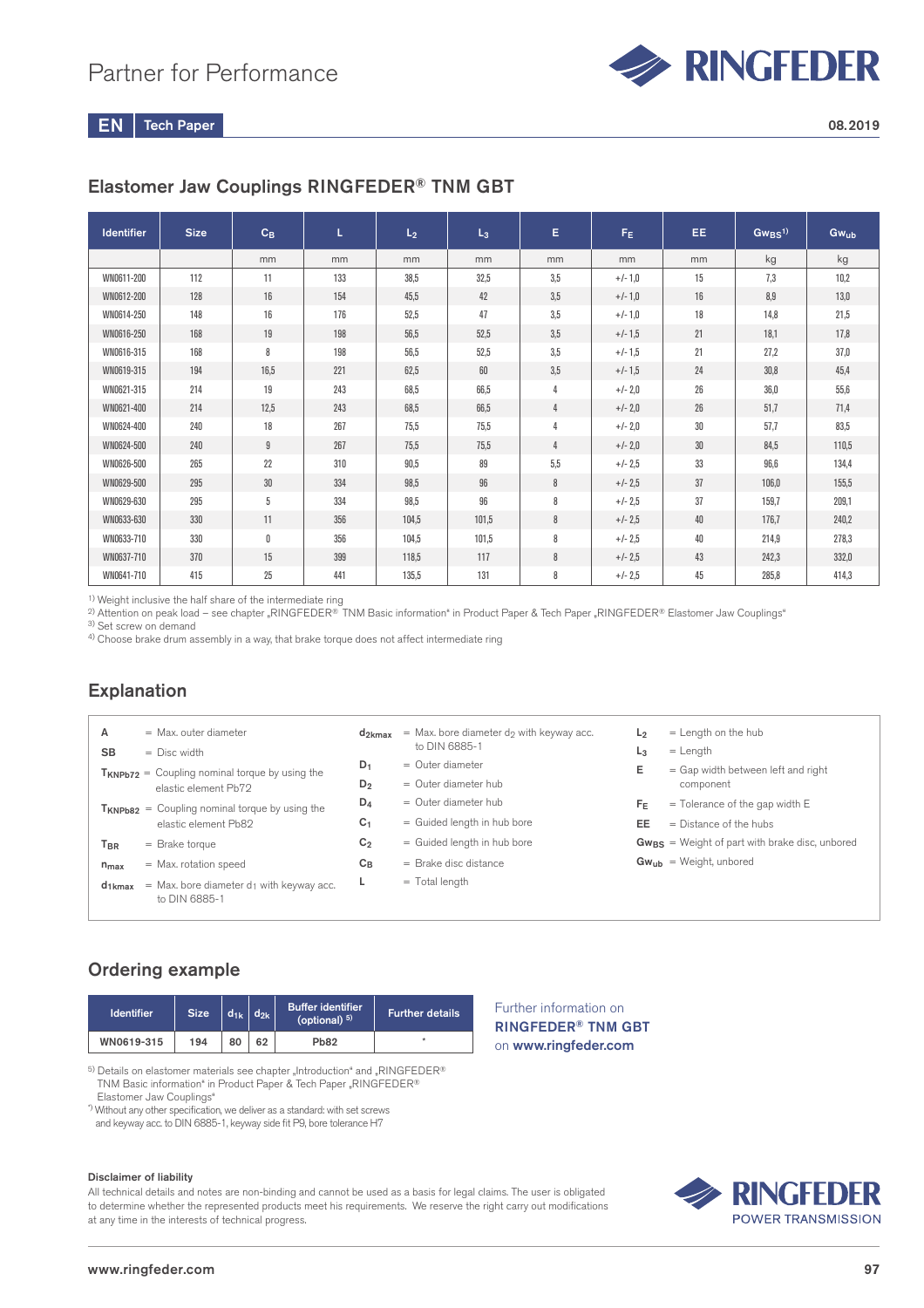

# Elastomer Jaw Couplings RINGFEDER® TNM H

Multi-part design, to remove the intermediate spacer. Disassembly of the pump impeller without axial movement of the driven parts



| <b>Identifier</b> | <b>Size</b> | $T_{KNPb72}^{2)}$ | $T_{KNPb82}^{2)}$ | $n_{max}$ | $d_{1kmax}$ | $d_{2kmax}$ | $D_1$ | $D_2$  | C <sub>1</sub> |
|-------------------|-------------|-------------------|-------------------|-----------|-------------|-------------|-------|--------|----------------|
|                   |             | Nm                | Nm                | 1/min     | mm          | mm          | mm    | mm     | mm             |
| WN0706-100        | 67          | 22                | 35                | 5000      | 30          | 30          | 67    | 45     | 30             |
| WN0706-120        | 67          | 22                | 35                | 5000      | $30\,$      | $30\,$      | 67    | 45     | $30\,$         |
| WN0706-140        | 67          | 22                | 35                | 5000      | $30\,$      | $30\,$      | 67    | 45     | $30\,$         |
| WN0708-100        | 82          | 48                | 75                | 5000      | 35          | 35          | 82    | 53     | $40\,$         |
| WN0708-120        | 82          | 48                | 75                | 5000      | 35          | 35          | 82    | 53     | 40             |
| WN0708-140        | 82          | 48                | 75                | 5000      | 35          | 35          | 82    | 53     | 40             |
| WN0709-100        | 97          | 96                | 150               | 5000      | 45          | 45          | 97    | 66     | 50             |
| WN0709-120        | 97          | 96                | 150               | 5000      | 45          | 45          | 97    | 66     | $50\,$         |
| WN0709-140        | 97          | 96                | 150               | 5000      | 45          | 45          | 97    | 66     | 50             |
| WN0711-100        | 112         | 150               | 230               | 5000      | $50\,$      | $50\,$      | 112   | 79     | 60             |
| WN0711-120        | 112         | 150               | 230               | 5000      | 50          | 50          | 112   | 79     | 60             |
| WN0711-140        | 112         | 150               | 230               | 5000      | $50\,$      | $50\,$      | 112   | 79     | 60             |
| WN0712-100        | 128         | 250               | 380               | 5000      | 60          | 60          | 128   | $90\,$ | 70             |
| WN0712-120        | 128         | 250               | 380               | 5000      | 60          | 60          | 128   | $90\,$ | 70             |
| WN0712-140        | 128         | 250               | 380               | 5000      | 60          | 60          | 128   | 90     | 70             |
| WN0712-180        | 128         | 250               | 380               | 5000      | 60          | 60          | 128   | $90\,$ | 70             |
| WN0714-100        | 148         | 390               | 600               | 4500      | 65          | 65          | 148   | 107    | 80             |
| WN0714-140        | 148         | 390               | 600               | 4500      | 65          | 65          | 148   | 107    | 80             |
| WN0714-180        | 148         | 390               | 600               | 4500      | 65          | 65          | 148   | 107    | 80             |
| WN0716-100        | 168         | 630               | 980               | 4000      | 75          | 75          | 168   | 124    | 90             |
| WN0716-140        | 168         | 630               | 980               | 4000      | 75          | 75          | 168   | 124    | 90             |
| WN0716-180        | 168         | 630               | 980               | 4000      | 75          | 75          | 168   | 124    | 90             |
| WN0719-100        | 194         | 1050              | 1650              | 3500      | 85          | 85          | 194   | 140    | 100            |
| WN0719-140        | 194         | 1050              | 1650              | 3500      | 85          | 85          | 194   | 140    | 100            |
| WN0719-180        | 194         | 1050              | 1650              | 3500      | 85          | 85          | 194   | 140    | 100            |
| WN0719-250        | 194         | 1050              | 1650              | 3500      | 85          | 85          | 194   | 140    | 100            |
| WN0721-100        | 214         | 1500              | 2400              | 3000      | 95          | $95\,$      | 214   | 157    | 110            |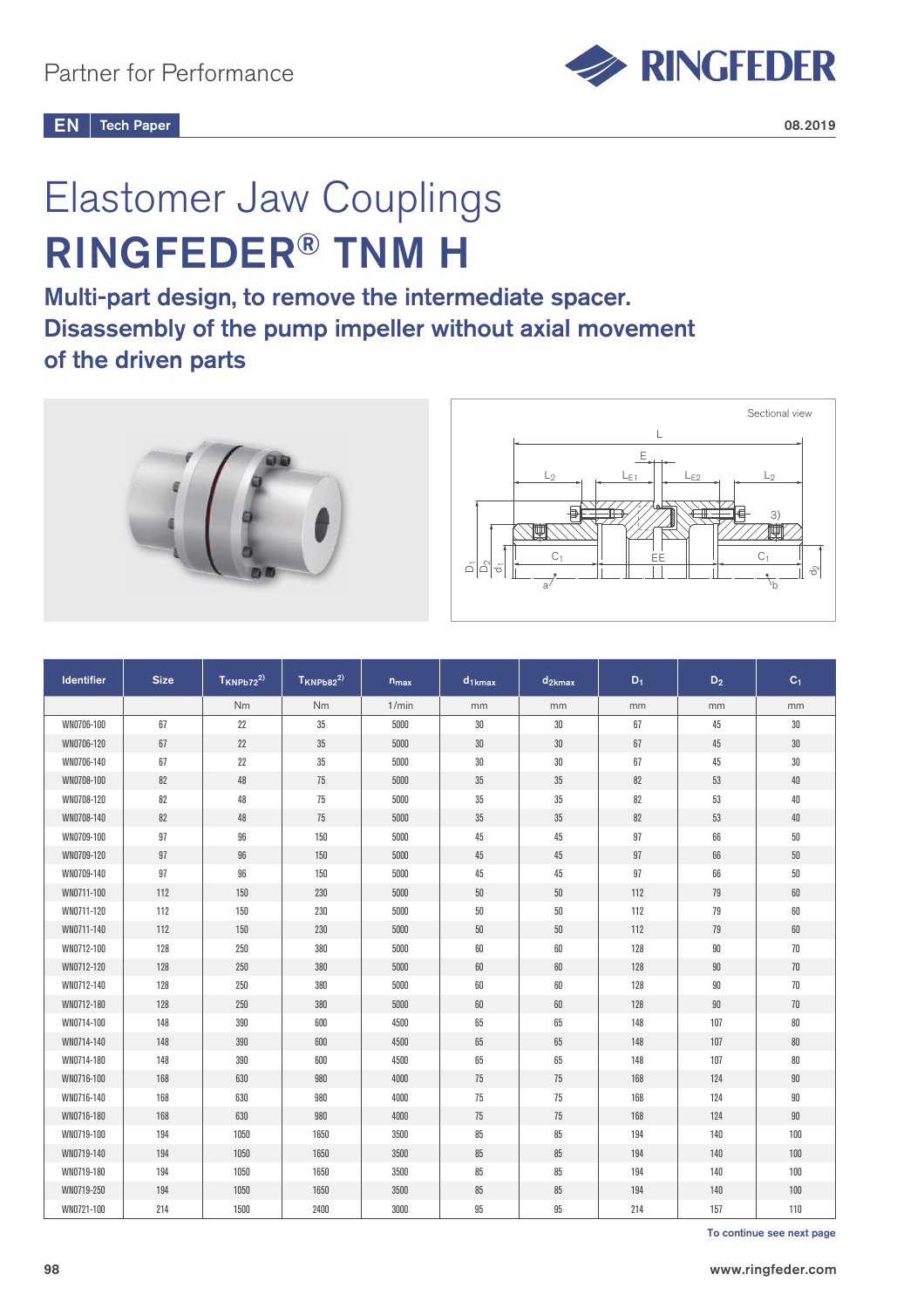

EN Tech Paper 2008.2019

# Elastomer Jaw Couplings RINGFEDER® TNM H

| <b>Identifier</b> | <b>Size</b> | $T_{KNPb72}^{2)}$ | $T_{KNPb82}^{2)}$ | $n_{max}$ | $d_{1kmax}$ | $d_{2kmax}$ | $D_1$ | $D_2$ | C <sub>1</sub> |
|-------------------|-------------|-------------------|-------------------|-----------|-------------|-------------|-------|-------|----------------|
|                   |             | <b>Nm</b>         | N <sub>m</sub>    | 1/min     | mm          | mm          | mm    | mm    | mm             |
| WN0721-140        | 214         | 1500              | 2400              | 3000      | 95          | 95          | 214   | 157   | 110            |
| WN0721-180        | 214         | 1500              | 2400              | 3000      | 95          | 95          | 214   | 157   | 110            |
| WN0721-250        | 214         | 1500              | 2400              | 3000      | 95          | 95          | 214   | 157   | 110            |
| WN0724-100        | 240         | 2400              | 3700              | 2750      | 110         | 110         | 240   | 179   | 120            |
| WN0724-140        | 240         | 2400              | 3700              | 2750      | 110         | 110         | 240   | 179   | 120            |
| WN0724-180        | 240         | 2400              | 3700              | 2750      | 110         | 110         | 240   | 179   | 120            |
| WN0724-250        | 240         | 2400              | 3700              | 2750      | 110         | 110         | 240   | 179   | 120            |
| WN0726-100        | 265         | 3700              | 5800              | 2500      | 120         | 120         | 265   | 198   | 140            |
| WN0726-140        | 265         | 3700              | 5800              | 2500      | 120         | 120         | 265   | 198   | 140            |
| WN0726-180        | 265         | 3700              | 5800              | 2500      | 120         | 120         | 265   | 198   | 140            |
| WN0726-250        | 265         | 3700              | 5800              | 2500      | 120         | 120         | 265   | 198   | 140            |
| WN0729-140        | 295         | 4900              | 7550              | 2250      | 130         | 130         | 295   | 214   | 150            |
| WN0729-180        | 295         | 4900              | 7550              | 2250      | 130         | 130         | 295   | 214   | 150            |
| WN0729-250        | 295         | 4900              | 7550              | 2250      | 130         | 130         | 295   | 214   | 150            |
| WN0733-140        | 330         | 6400              | 9900              | 2000      | 150         | 150         | 330   | 248   | 160            |
| WN0733-180        | 330         | 6400              | 9900              | 2000      | 150         | 150         | 330   | 248   | 160            |
| WN0733-250        | 330         | 6400              | 9900              | 2000      | 150         | 150         | 330   | 248   | 160            |

| <b>Identifier</b> | <b>Size</b> | L.  | L <sub>2</sub> | $L_{E1}$ | $L_{E2}$ | E              | $F_E$     | EE. | Gwzw | Gwub |
|-------------------|-------------|-----|----------------|----------|----------|----------------|-----------|-----|------|------|
|                   |             | mm  | mm             | mm       | mm       | mm             | mm        | mm  | kg   | kg   |
| WN0706-100        | 67          | 160 | 20             | 48,5     | 48,5     | 5              | $+/- 0.5$ | 100 | 1,4  | 2,5  |
| WN0706-120        | 67          | 180 | 20             | 48,5     | 68,5     | $5\,$          | $+/- 0.5$ | 120 | 1,7  | 2,8  |
| WN0706-140        | 67          | 200 | $20\,$         | 68,5     | 68,5     | 5              | $+/- 0.5$ | 140 | 2,0  | 3,1  |
| WN0708-100        | 82          | 180 | 28             | 48,5     | 48,5     | $5\,$          | $+/-1,0$  | 100 | 2,0  | 4,0  |
| WN0708-120        | 82          | 200 | 28             | 48,5     | 68,5     | 5              | $+/-1,0$  | 120 | 2,4  | 4,0  |
| WN0708-140        | 82          | 220 | 28             | 68,5     | 68,5     | $5\,$          | $+/-1,0$  | 140 | 2,8  | 4,9  |
| WN0709-100        | 97          | 200 | 37             | 48,5     | 48,5     | 5              | $+/-1,0$  | 100 | 2,8  | 6,4  |
| WN0709-120        | 97          | 220 | 37             | 48,5     | 68,5     | $5\,$          | $+/-1,0$  | 120 | 3,5  | 7,0  |
| WN0709-140        | 97          | 240 | 37             | 68,5     | 68,5     | 5              | $+/-1,0$  | 140 | 4,1  | 7,7  |
| WN0711-100        | 112         | 220 | 46,5           | 48       | 48       | $\overline{1}$ | $+/-1,0$  | 100 | 3,8  | 9,5  |
| WN0711-120        | 112         | 240 | 46,5           | 48       | 68       | $\overline{1}$ | $+/-1,0$  | 120 | 4,6  | 10,3 |
| WN0711-140        | 112         | 260 | 46,5           | 68       | 68       | $\overline{1}$ | $+/-1,0$  | 140 | 5,4  | 11,1 |
| WN0712-100        | 128         | 240 | 56,5           | 48       | 48       | $\overline{1}$ | $+/-1,0$  | 100 | 4,8  | 13,2 |
| WN0712-120        | 128         | 260 | 56,5           | 48       | 68       | $\overline{1}$ | $+/-1,0$  | 120 | 5,8  | 14,2 |
| WN0712-140        | 128         | 280 | 56,5           | 68       | 68       | $\overline{1}$ | $+/-1,0$  | 140 | 6,7  | 15,1 |
| WN0712-180        | 128         | 320 | 56,5           | 88       | 88       | $\overline{1}$ | $+/-1,0$  | 180 | 8,6  | 17,0 |
| WN0714-100        | 148         | 260 | 64,5           | 48       | 48       | $\overline{1}$ | $+/-1,0$  | 100 | 6,0  | 18,4 |
| WN0714-140        | 148         | 300 | 64,5           | 48       | 88       | $\overline{1}$ | $+/-1,0$  | 140 | 8,4  | 20,8 |
| WN0714-180        | 148         | 340 | 64,5           | 88       | 88       | $\overline{1}$ | $+/-1,0$  | 180 | 10,8 | 23,3 |
| WN0716-100        | 168         | 280 | 73,5           | 48       | 48       | $\overline{1}$ | $+/-1,5$  | 100 | 7,6  | 26,0 |
| WN0716-140        | 168         | 320 | 73,5           | 48       | 88       | $\overline{1}$ | $+/- 1,5$ | 140 | 10,5 | 28,9 |
| WN0716-180        | 168         | 360 | 73,5           | 88       | 88       | $\overline{1}$ | $+/-1,5$  | 180 | 13,3 | 31,8 |
| WN0719-100        | 194         | 300 | 82,5           | 48       | 48       | $\overline{1}$ | $+/-1,5$  | 100 | 9,4  | 35,7 |
| WN0719-140        | 194         | 340 | 82,5           | 48       | 88       | $\overline{1}$ | $+/-1,5$  | 140 | 12,9 | 39,1 |
| WN0719-180        | 194         | 380 | 82,5           | 88       | 88       | $\overline{1}$ | $+/-1.5$  | 180 | 16,3 | 42,6 |
| WN0719-250        | 194         | 450 | 82,5           | 123      | 123      | $\overline{1}$ | $+/-1,5$  | 250 | 22,4 | 48,7 |
| WN0721-100        | 214         | 320 | 90,5           | 48       | 48       | $\overline{1}$ | $+/-1,5$  | 100 | 11,5 | 47,6 |
| WN0721-140        | 214         | 360 | 90,5           | 48       | 88       | $\overline{1}$ | $+/-1,5$  | 140 | 15,7 | 51,8 |
| WN0721-180        | 214         | 400 | 90,5           | 88       | 88       | $\overline{1}$ | $+/-1,5$  | 180 | 19,9 | 56,0 |
| WN0721-250        | 214         | 470 | 90,5           | 123      | 123      | $\overline{1}$ | $+/-1,5$  | 250 | 27,2 | 63,3 |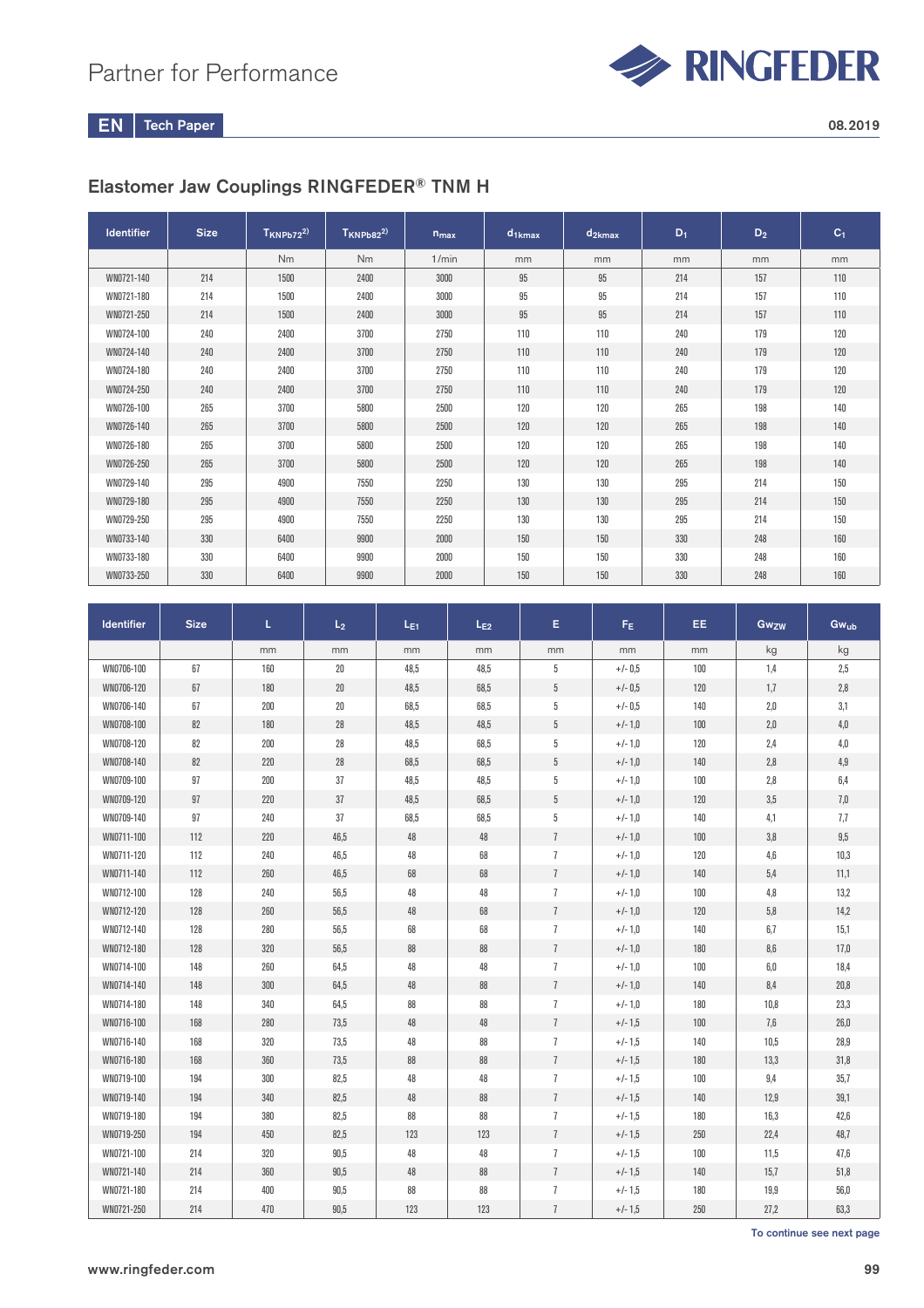

# Elastomer Jaw Couplings RINGFEDER® TNM H

| <b>Identifier</b> | <b>Size</b> | L.  | L <sub>2</sub> | $L_{E1}$ | $L_{E2}$ | E. | $F_E$     | EE. | <b>Gwzw</b> | Gwub  |
|-------------------|-------------|-----|----------------|----------|----------|----|-----------|-----|-------------|-------|
|                   |             | mm  | mm             | mm       | mm       | mm | mm        | mm  | kg          | kg    |
| WN0724-100        | 240         | 340 | 98             | 48       | 48       | 8  | $+/-1,5$  | 100 | 15,8        | 66,5  |
| WN0724-140        | 240         | 380 | 98             | 48       | 88       | 8  | $+/-1,5$  | 140 | 19.9        | 70,6  |
| WN0724-180        | 240         | 420 | 98             | 88       | 88       | 8  | $+/- 1,5$ | 180 | 24,0        | 74,7  |
| WN0724-250        | 240         | 490 | 98             | 123      | 123      | 8  | $+/-1,5$  | 250 | 31,8        | 82,5  |
| WN0726-100        | 265         | 380 | 117            | 48       | 48       | 8  | $+/-1,5$  | 100 | 19,6        | 91,1  |
| WN0726-140        | 265         | 420 | 117            | 48       | 88       | 8  | $+/-1,5$  | 140 | 23,6        | 95,1  |
| WN0726-180        | 265         | 460 | 117            | 88       | 88       | 8  | $+/-1,5$  | 180 | 27.6        | 99,1  |
| WN0726-250        | 265         | 530 | 117            | 123      | 123      | 8  | $+/-1,5$  | 250 | 38.0        | 109,5 |
| WN0729-140        | 295         | 440 | 122            | 67       | 67       | 10 | $+/- 2.5$ | 140 | 31,2        | 123,5 |
| WN0729-180        | 295         | 480 | 122            | 87       | 87       | 10 | $+/- 2.5$ | 180 | 37,9        | 130,2 |
| WN0729-250        | 295         | 550 | 122            | 122      | 122      | 10 | $+/- 2.5$ | 250 | 47.9        | 140,2 |
| WN0733-140        | 330         | 460 | 128            | 67       | 67       | 10 | $+/- 2.5$ | 140 | 40,9        | 171,7 |
| WN0733-180        | 330         | 500 | 128            | 87       | 87       | 10 | $+/- 2.5$ | 180 | 49.7        | 180,5 |
| WN0733-250        | 330         | 570 | 128            | 122      | 122      | 10 | $+/- 2.5$ | 250 | 64,5        | 195,3 |

<sup>1)</sup> Mass information for unbored coupling parts

2) Attention on peak load – see chapter "RINGFEDER® TNM Basic information" in Product Paper & Tech Paper "RINGFEDER® Elastomer Jaw Couplings" <sup>3)</sup> Set screw on demand

### Explanation

| $T_{KNPb72}$ = Coupling nominal torque by using the<br>elastic element Pb72                             | $=$ Outer diameter<br>D <sub>1</sub><br>$=$ Outer diameter hub<br>D <sub>2</sub>      |
|---------------------------------------------------------------------------------------------------------|---------------------------------------------------------------------------------------|
| $T_{KNPb82}$ = Coupling nominal torque by using the<br>elastic element Pb82                             | = Guided length in hub bore<br>C <sub>1</sub><br>$=$ Total length                     |
| $=$ Max. rotation speed<br>$n_{max}$                                                                    | $=$ Length on the hub<br>L <sub>2</sub>                                               |
| $=$ Max. bore diameter d <sub>1</sub> with keyway acc.<br>$d_{1kmax}$                                   | $=$ Spacer Length<br>$L_{E1}$                                                         |
| to DIN 6885-1<br>$=$ Max. bore diameter d <sub>2</sub> with keyway acc.<br>$d_{2kmax}$<br>to DIN 6885-1 | $=$ Spacer Length<br>$L_{F2}$<br>Е<br>= Gap width between left and right<br>component |

- $F_E$  = Tolerance of the gap width E
- $EE$  = Distance of the hubs
- Gwzw = Spacer weight
- $Gw_{ub}$  = Weight, unbored

# Ordering example

| <b>Identifier</b> | <b>Size</b> |    | $d_{1k}$ $d_{2k}$ | <b>Buffer identifier</b><br>(optional) $4$ ) | <b>Further details</b> |
|-------------------|-------------|----|-------------------|----------------------------------------------|------------------------|
| WN0714-180        | 148         | 65 | 50                | <b>Pb82</b>                                  |                        |

4) Details on elastomer materials see chapter "Introduction" and "RINGFEDER® TNM Basic information" in Product Paper & Tech Paper "RINGFEDER®

Elastomer Jaw Couplings"

\*) Without any other specification, we deliver as a standard: with set screws and keyway acc. to DIN 6885-1, keyway side fit P9, bore tolerance H7

Further information on RINGFEDER® TNM H on www.ringfeder.com

#### Disclaimer of liability

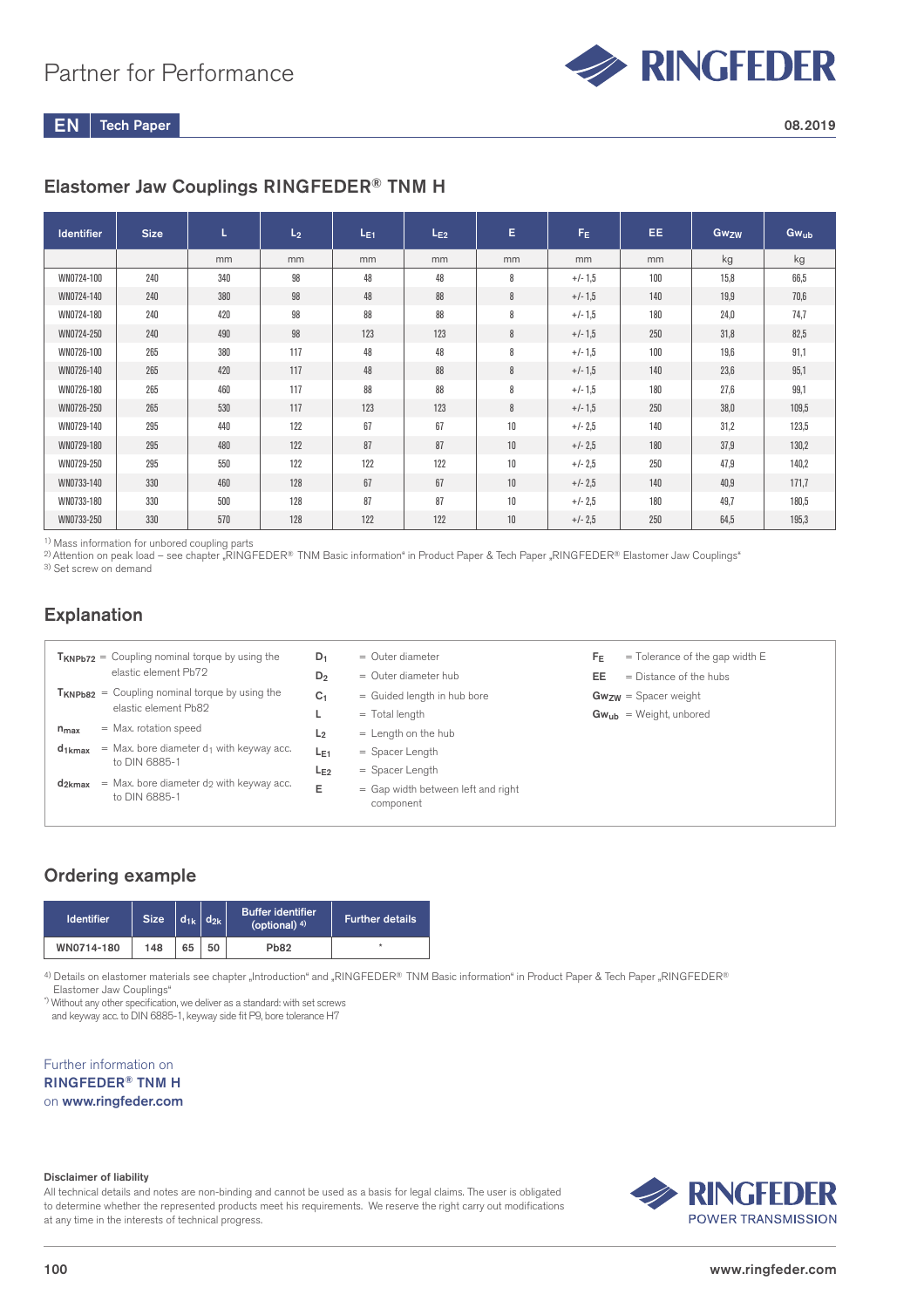

# Elastomer Jaw Couplings RINGFEDER® TNM LE

One part design with flange, externally centred





| <b>Identifier</b> | <b>Size</b> | A <sup>4</sup> | $T_{KNPb72}^{2)}$ | $T_{KNPb82}^{2)}$ | $n_{max}$ | $d_{1kmax}$ | $D_1$ | $D_2$ | $C_1$  |
|-------------------|-------------|----------------|-------------------|-------------------|-----------|-------------|-------|-------|--------|
|                   |             | mm             | <b>Nm</b>         | Nm                | 1/min     | mm          | mm    | mm    | mm     |
| WN0806-106        | 67          | 106            | 22                | 35                | 5000      | 28          | 67    | 46    | 30     |
| WN0808-120        | 82          | 120            | 48                | 75                | 5000      | 32          | 82    | 53    | 40     |
| WN0809-144        | 97          | 144            | 96                | 150               | 5000      | 45          | 97    | 69    | $50\,$ |
| WN0811-158        | 112         | 158            | 150               | 230               | 5000      | 48          | 112   | 79    | 60     |
| WN0812-180        | 128         | 180            | 250               | 380               | 5000      | 55          | 128   | 90    | 70     |
| WN0814-200        | 148         | 200            | 390               | 600               | 4500      | 65          | 148   | 107   | 80     |
| WN0816-220        | 168         | 220            | 630               | 980               | 4000      | 75          | 168   | 124   | 90     |
| WN0819-248        | 194         | 248            | 1050              | 1650              | 3500      | 85          | 194   | 140   | 100    |
| WN0821-274        | 214         | 274            | 1500              | 2400              | 3000      | 95          | 214   | 157   | 110    |
| WN0824-314        | 240         | 314            | 2400              | 3700              | 2750      | 110         | 240   | 179   | 120    |
| WN0826-344        | 265         | 344            | 3700              | 5800              | 2500      | 120         | 265   | 198   | 140    |
| WN0829-380        | 295         | 380            | 4900              | 7550              | 2250      | 130         | 295   | 214   | 150    |
| WN0833-430        | 330         | 430            | 6400              | 9900              | 2000      | 150         | 330   | 248   | 160    |
| WN0837-480        | 370         | 480            | 8900              | 14000             | 1750      | 170         | 370   | 278   | 180    |
| WN0841-575        | 415         | 575            | 13200             | 20500             | 1500      | 190         | 415   | 315   | 200    |
| WN0848-615        | 480         | 615            | 18000             | 28000             | 1400      | 210         | 480   | 315   | 220    |
| WN0857-692        | 575         | 692            | 27000             | 41000             | 1200      | 230         | 575   | 350   | 240    |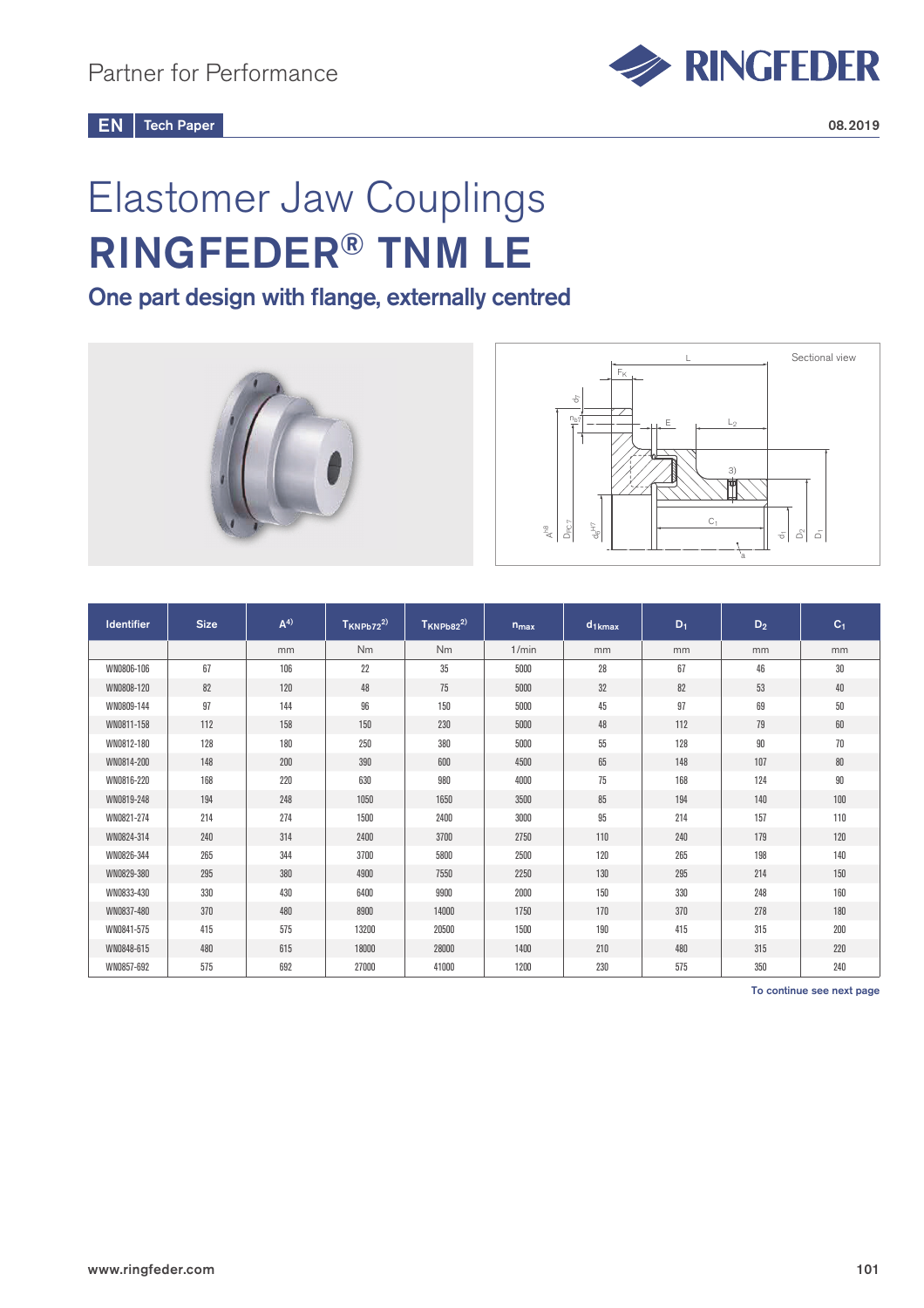

# Elastomer Jaw Couplings RINGFEDER® TNM LE

| <b>Identifier</b> | <b>Size</b> | <b>F<sub>K</sub></b> | d <sub>6</sub> | D <sub>PC7</sub> | n <sub>b7</sub>  | d <sub>7</sub> | L     | L <sub>2</sub> | E   | F <sub>E</sub> | $GwFL^{1)}$ | Gwub    |
|-------------------|-------------|----------------------|----------------|------------------|------------------|----------------|-------|----------------|-----|----------------|-------------|---------|
|                   |             | mm                   | mm             | mm               |                  | mm             | mm    | mm             | mm  | mm             | kg          | kg      |
| WN0806-106        | 67          | 8                    | 30             | 94               | 6                | 6,6            | 47,5  | 15             | 2,5 | $+/- 0.5$      | 0,5         | 1,0     |
| WN0808-120        | 82          | 8                    | 40             | 108              | 6                | 6,6            | 59    | 24             | 3   | $+/-1,0$       | 0,7         | 2,6     |
| WN0809-144        | 97          | $10$                 | 50             | 128              | 6                | 9              | 73    | 30             | 3   | $+/-1,0$       | 1,2         | 2,9     |
| WN0811-158        | 112         | 10                   | 60             | 142              | 6                | 9              | 85,5  | 38             | 3,5 | $+/-1,0$       | 1,6         | 4,2     |
| WN0812-180        | 128         | 13                   | 70             | 160              | 6                | 11             | 98,5  | 45             | 3,5 | $+/-1,0$       | 2,5         | $6,\!6$ |
| WN0814-200        | 148         | 13                   | 90             | 180              | $\overline{1}$   | 11             | 111,5 | 52             | 3,5 | $+/-1,0$       | 3,1         | 9,4     |
| WN0816-220        | 168         | 13                   | 100            | 200              | 8                | 11             | 127,5 | 56             | 3,5 | $+/-1,5$       | 4,3         | 13,9    |
| WN0819-248        | 194         | $16\,$               | 115            | 224              | 8                | 14             | 141,5 | 62             | 3,5 | $+/-1.5$       | 6,3         | 20,3    |
| WN0821-274        | 214         | 16                   | 130            | 250              | 8                | 14             | 156   | 68             | 4   | $+/- 2.0$      | 8,2         | 27,9    |
| WN0824-314        | 240         | $20\,$               | 145            | 282              | 8                | 18             | 169   | 75             | 4   | $+/- 2,0$      | 11.8        | 38,5    |
| WN0826-344        | 265         | $20\,$               | 160            | 312              | 8                | 18             | 195,5 | 90             | 5,5 | $+/- 2.5$      | 15,6        | 53,1    |
| WN0829-380        | 295         | 22                   | 170            | 348              | $\boldsymbol{9}$ | 18             | 210   | 98             | 8   | $+/- 2.5$      | 20,7        | 68,6    |
| WN0833-430        | 330         | 25                   | 200            | 390              | 9                | 22             | 224   | 104            | 8   | $+/- 2.5$      | 28,1        | 94,6    |
| WN0837-480        | 370         | 25                   | 235            | 440              | 10               | 22             | 250   | 118            | 8   | $+/- 2.5$      | 36.2        | 130,1   |
| WN0841-575        | 415         | 30                   | 270            | 528              | 10               | 26             | 273   | 135            | 8   | $+/- 2.5$      | 55,4        | 185,1   |
| WN0848-615        | 480         | $30\,$               | 320            | 568              | $10$             | $26\,$         | 293   | 150            | 8   | $+/- 2.5$      | 62.4        | 226,8   |
| WN0857-692        | 575         | 30                   | 400            | 645              | 10               | 26             | 313   | 170            | 8   | $+/- 2.5$      | 74,7        | 308,2   |

<sup>1)</sup> Weight inclusive the half share of the intermediate ring

2) Attention on peak load – see chapter "RINGFEDER® TNM Basic information" in Product Paper & Tech Paper

"RINGFEDER® Elastomer Jaw Couplings"

 $3)$  Set screw on demand

4) Other flange dimensions on request

# **Explanation**

| $=$ Max, outer diameter<br>А                                                | $D_1$            | $=$ Outer diameter                          |                | $=$ Total length                     |
|-----------------------------------------------------------------------------|------------------|---------------------------------------------|----------------|--------------------------------------|
| $T_{KNPb72}$ = Coupling nominal torque by using the                         | D <sub>2</sub>   | $=$ Outer diameter hub                      | L <sub>2</sub> | $=$ Length on the hub                |
| elastic element Pb72                                                        | C <sub>1</sub>   | = Guided length in hub bore                 | Е              | $=$ Gap width between left and right |
| $T_{KNPb82}$ = Coupling nominal torque by using the                         | Fĸ               | $=$ Flange thickness                        |                | component                            |
| elastic element Pb82                                                        | dء               | $=$ Inner diameter                          | Fε             | $=$ Tolerance of the gap width E     |
| $=$ Max. rotation speed<br>$n_{max}$                                        | D <sub>PC7</sub> | = Pitch circle diameter of bore holes $d_7$ |                | $Gw_{FL}$ = Weight flange side       |
| = Max. bore diameter $d_1$ with keyway acc.<br>$d_{1kmax}$<br>to DIN 6885-1 | n <sub>b7</sub>  | $=$ Quantity of bore d <sub>7</sub>         |                | $Gw_{ub}$ = Weight, unbored          |
|                                                                             | d <sub>7</sub>   | $=$ Bore diameter                           |                |                                      |
|                                                                             |                  |                                             |                |                                      |

Further information on RINGFEDER® TNM LE on www.ringfeder.com

# Ordering example

| <b>Identifier</b> | <b>Size</b> | d <sub>1k</sub> | <b>Buffer identifier</b><br>(optional) $5$ ) | Further details' |
|-------------------|-------------|-----------------|----------------------------------------------|------------------|
| WN0819-248        | 148         | 80              | <b>Pb82</b>                                  | ٠                |

 $5)$  Details on elastomer materials see chapter "Introduction" and "RINGFEDER® TNM Basic information" in Product Paper & Tech Paper "RINGFEDER® Elastomer Jaw Couplings"

\*) Without any other specification, we deliver as a standard: with set screws

and keyway acc. to DIN 6885-1, keyway side fit P9, bore tolerance H7

#### Disclaimer of liability

All technical details and notes are non-binding and cannot be used as a basis for legal claims. The user is obligated to determine whether the represented products meet his requirements. We reserve the right carry out modifications at any time in the interests of technical progress.



# RINGFEDER® TNM with SAE flange on request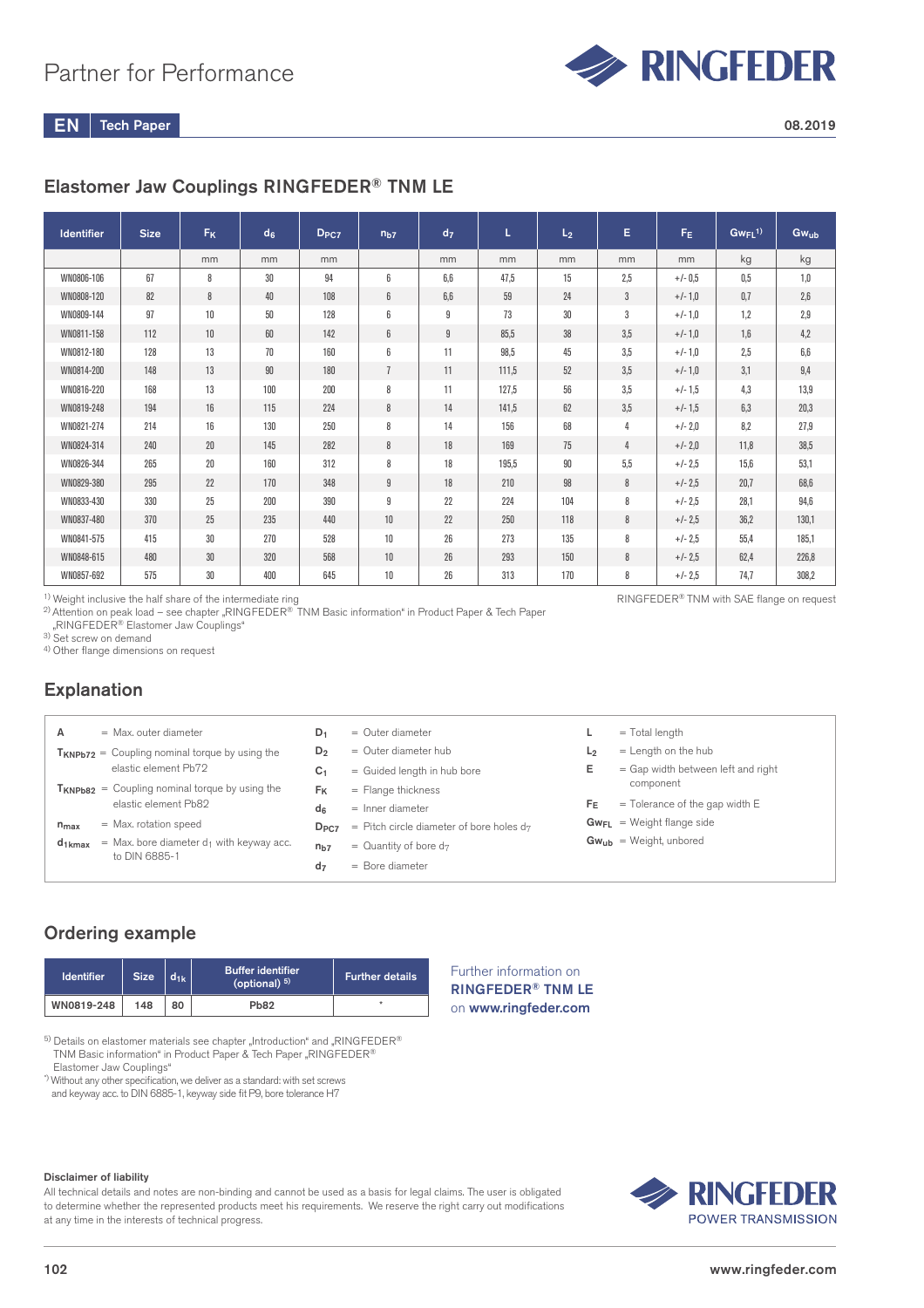

# Elastomer Jaw Couplings RINGFEDER® TNM LG

Multi-part design, to change the intermediate ring without axial movement of the driven parts with flange, externally centred



| <b>Identifier</b> | <b>Size</b> | A <sup>4</sup> | $T_{KNPb72}^{(2)}$ | $T_{KNPb82}^{2)}$ | $n_{max}$ | $d_{1kmax}$ | $D_1$ | $D_2$ | C <sub>1</sub> |
|-------------------|-------------|----------------|--------------------|-------------------|-----------|-------------|-------|-------|----------------|
|                   |             | mm             | <b>Nm</b>          | Nm                | 1/min     | mm          | mm    | mm    | mm             |
| WN0908-120        | 82          | 120            | 48                 | 75                | 5000      | 32          | 82    | 44,5  | 40             |
| WN0909-144        | 97          | 144            | 96                 | 150               | 5000      | 39          | 97    | 54,5  | 49             |
| WN0911-158        | 112         | 158            | 150                | 230               | 5000      | 46          | 112   | 64,5  | 58             |
| WN0912-180        | 128         | 180            | 250                | 380               | 5000      | 53          | 128   | 74,5  | 68             |
| WN0914-200        | 148         | 200            | 390                | 600               | 4500      | 65          | 148   | 92,5  | 78             |
| WN0916-220        | 168         | 220            | 630                | 980               | 4000      | 75          | 168   | 104,5 | 87             |
| WN0919-248        | 194         | 248            | 1050               | 1650              | 3500      | 85          | 194   | 121,5 | 97             |
| WN0921-274        | 214         | 274            | 1500               | 2400              | 3000      | 95          | 214   | 135,5 | 107            |
| WN0924-314        | 240         | 314            | 2400               | 3700              | 2750      | 100         | 240   | 146   | 117            |
| WN0926-344        | 265         | 344            | 3700               | 5800              | 2500      | 115         | 265   | 164   | 137            |
| WN0929-380        | 295         | 380            | 4900               | 7550              | 2250      | 130         | 295   | 181   | 147            |
| WN0933-430        | 330         | 430            | 6400               | 9900              | 2000      | 135         | 330   | 208   | 156            |
| WN0937-480        | 370         | 480            | 8900               | 14000             | 1750      | 160         | 370   | 241   | 176            |
| WN0941-575        | 415         | 575            | 13200              | 20500             | 1500      | 180         | 415   | 275   | 196            |
| WN0948-615        | 480         | 615            | 18000              | 28000             | 1400      | 200         | 480   | 289   | 220            |
| WN0957-692        | 575         | 692            | 27000              | 41000             | 1200      | 260         | 575   | 368   | 240            |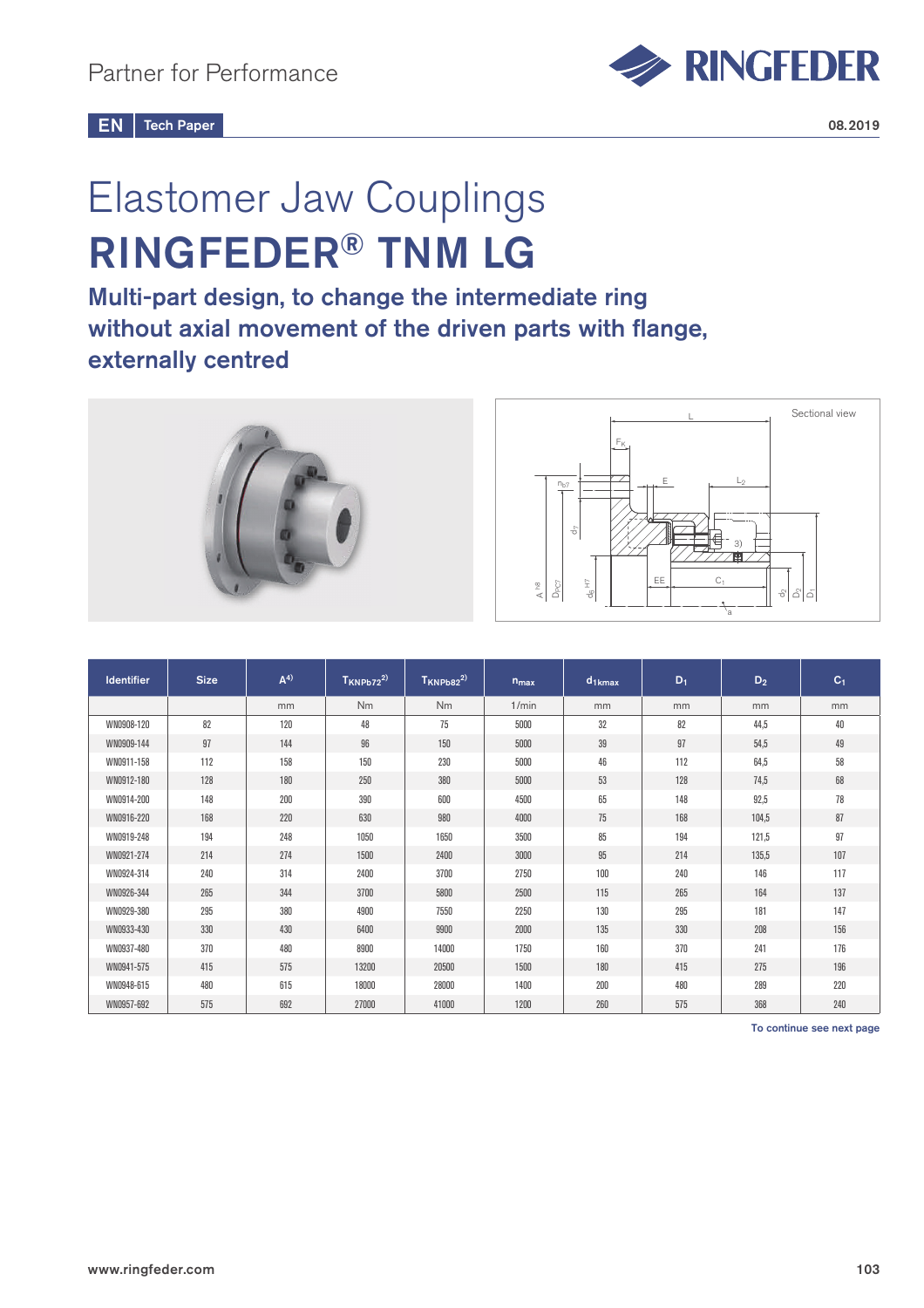

# Elastomer Jaw Couplings RINGFEDER® TNM LG

| <b>Identifier</b> | <b>Size</b> | <b>F<sub>K</sub></b> | d <sub>6</sub> | D <sub>PC7</sub> | n <sub>b7</sub> | d <sub>7</sub> | L   | L <sub>2</sub> | Е              | $F_E$     | $GwFL^{1)}$ | $Gw_{ub}$ |
|-------------------|-------------|----------------------|----------------|------------------|-----------------|----------------|-----|----------------|----------------|-----------|-------------|-----------|
|                   |             | mm                   | mm             | mm               |                 | mm             | mm  | mm             | mm             | mm        | kg          | kg        |
| WN0908-120        | 82          | 8                    | 40             | 108              | 6               | 6.6            | 68  | 20             | 3              | $+/-1,0$  | 0.7         | 1,8       |
| WN0909-144        | 97          | 10                   | 50             | 128              | 6               | 9              | 83  | 30,5           | $\mathbf{3}$   | $+/-1.0$  | 1.2         | 2,9       |
| WN0911-158        | 112         | 10                   | 60             | 142              | 6               | 9              | 95  | 32,5           | 3,5            | $+/-1,0$  | 1,6         | 4,4       |
| WN0912-180        | 128         | 13                   | 70             | 160              | 6               | 11             | 109 | 42             | 3,5            | $+/-1,0$  | 2,5         | 6,7       |
| WN0914-200        | 148         | 13                   | 90             | 180              | $\overline{1}$  | 11             | 124 | 47             | 3,5            | $+/-1,0$  | 3,1         | 9,8       |
| WN0916-220        | 168         | 13                   | 100            | 200              | 8               | 11             | 142 | 52,5           | 3.5            | $+/-1,5$  | 4,3         | 14,0      |
| WN0919-248        | 194         | 16                   | 115            | 224              | 8               | 14             | 159 | 60             | 3,5            | $+/-1.5$  | 6,3         | 21,0      |
| WN0921-274        | 214         | 16                   | 130            | 250              | 8               | 14             | 175 | 66.5           | $\overline{4}$ | $+/- 2.0$ | 8.2         | 27,9      |
| WN0924-314        | 240         | 20                   | 145            | 282              | 8               | 18             | 192 | 75,5           | 4              | $+/- 2.0$ | 11.8        | 37,6      |
| WN0926-344        | 265         | 20                   | 160            | 312              | 8               | 18             | 220 | 88             | 5,5            | $+/- 2.5$ | 15.6        | 53,4      |
| WN0929-380        | 295         | 22                   | 170            | 348              | 9               | 18             | 236 | 96             | 8              | $+/- 2.5$ | 20,7        | 70,2      |
| WN0933-430        | 330         | 25                   | 200            | 390              | 9               | 22             | 252 | 101,5          | 8              | $+/- 2.5$ | 28,1        | 91,7      |
| WN0937-480        | 370         | 25                   | 235            | 440              | 10              | 22             | 281 | 117            | 8              | $+/- 2.5$ | 36.2        | 126,0     |
| WN0941-575        | 415         | 30                   | 270            | 528              | 10              | 26             | 306 | 131            | 8              | $+/- 2.5$ | 55.4        | 183,9     |
| WN0948-615        | 480         | 30                   | 320            | 568              | 10 <sup>°</sup> | 26             | 330 | 149            | 8              | $+/- 2.5$ | 62.4        | 244,7     |
| WN0957-692        | 575         | 30                   | 400            | 645              | 10 <sup>°</sup> | 26             | 350 | 168            | 8              | $+/- 2.5$ | 74,7        | 370,1     |

<sup>1)</sup> Weight inclusive the half share of the intermediate ring

 $^{2)}$ Attention on peak load – see chapter "RINGFEDER® TNM Basic information" in Product Paper & Tech Paper "RINGFEDER® Elastomer Jaw Couplings"

<sup>3)</sup> Set screw on demand

4) Other flange dimensions on request

## Explanation

|  | A              | $=$ Max, outer diameter                                                     | D <sub>2</sub> | $=$ Outer diameter hub                      | E. | $=$ Gap width between le       |
|--|----------------|-----------------------------------------------------------------------------|----------------|---------------------------------------------|----|--------------------------------|
|  |                | $T_{KNPb72}$ = Coupling nominal torque by using the                         | C <sub>1</sub> | = Guided length in hub bore                 |    | component                      |
|  |                | elastic element Pb72                                                        | Fĸ             | $=$ Flange thickness                        | FF | $=$ Tolerance of the gap       |
|  |                | $T_{KNPb82}$ = Coupling nominal torque by using the<br>elastic element Pb82 | dr             | $=$ Inner diameter                          | EE | $=$ Distance of the hubs       |
|  |                |                                                                             | $D_{PC7}$      | = Pitch circle diameter of bore holes $d_7$ |    | $Gw_{FL}$ = Weight flange side |
|  | $n_{max}$      | = Max. rotation speed                                                       | $n_{b7}$       | $=$ Quantity of bore d <sub>7</sub>         |    | $Gw_{ub}$ = Weight, unbored    |
|  | $d_{1kmax}$    | $=$ Max. bore diameter $d_1$ with keyway acc.                               | d <sub>7</sub> | $=$ Bore diameter                           |    |                                |
|  |                | to DIN 6885-1                                                               |                | $=$ Total length                            |    |                                |
|  | D <sub>1</sub> | $=$ Outer diameter                                                          | L <sub>2</sub> | $=$ Length on the hub                       |    |                                |
|  |                |                                                                             |                |                                             |    |                                |

# left and right

p width E

# Ordering example

| <b>Identifier</b> | <b>Size</b> | $d_{1k}$ | <b>Buffer identifier</b><br>(optional) $5$ ) | Further details |
|-------------------|-------------|----------|----------------------------------------------|-----------------|
| WN0919-248        | 194         | 80       | <b>Pb82</b>                                  |                 |

 $^{5)}$  Details on elastomer materials see chapter "Introduction" and "RINGFEDER® TNM Basic information" in Product Paper & Tech Paper "RINGFEDER® Elastomer Jaw Couplings"

\*) Without any other specification, we deliver as a standard: with set screws and keyway acc. to DIN 6885-1, keyway side fit P9, bore tolerance H7

### Further information on RINGFEDER® TNM LG on www.ringfeder.com



All technical details and notes are non-binding and cannot be used as a basis for legal claims. The user is obligated to determine whether the represented products meet his requirements. We reserve the right carry out modifications at any time in the interests of technical progress.



RINGFEDER® TNM with SAE flange on request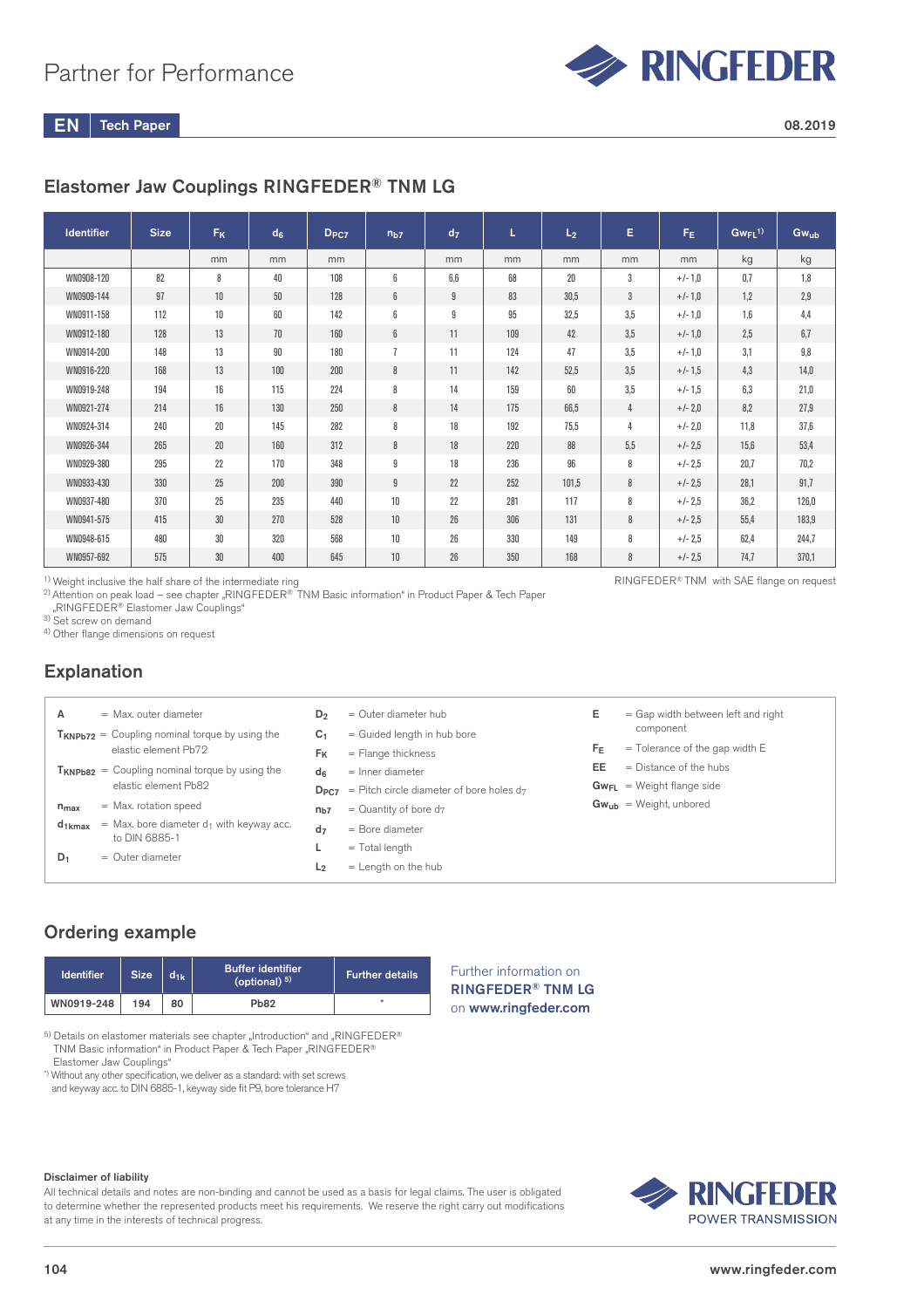

# Elastomer Jaw Couplings RINGFEDER® TNM GHBS

With brake disc in steel, multi-part design, to change the intermediate ring and the brake disc without axial movement of the driven parts



| <b>Identifier</b> | <b>Size</b> | A   | <b>SB</b> |      | $ T_{KNPb72}^{2)} T_{KNPb82}^{2)} $ | $T_{BR}^{(4)}$ | $n_{max}$ | $d1$ kmax | $d_{2kmax}$ | $D_1$ | $D_2$ | $D_3$ | $D_4$ | $C_1$ | C <sub>2</sub> |
|-------------------|-------------|-----|-----------|------|-------------------------------------|----------------|-----------|-----------|-------------|-------|-------|-------|-------|-------|----------------|
|                   |             | mm  | mm        | Nm   | Nm                                  | <b>Nm</b>      | 1/min     | mm        | mm          | mm    | mm    | mm    | mm    | mm    | mm             |
| WN1514-315        | 148         | 315 | 30        | 390  | 600                                 | 1000           | 4500      | 65        | 65          | 148   | 92.5  | 145   | 94    | 78    | 140            |
| WN1516-355        | 168         | 355 | 30        | 630  | 980                                 | 1600           | 4000      | 75        | 80          | 168   | 104,5 | 168   | 115   | 87    | 140            |
| WN1516-400        | 168         | 400 | 30        | 630  | 980                                 | 1600           | 4000      | 75        | 80          | 168   | 104.5 | 168   | 115   | 87    | 140            |
| WN1516-450        | 168         | 450 | 30        | 630  | 980                                 | 1600           | 3750      | 75        | 80          | 168   | 104.5 | 168   | 115   | 87    | 140            |
| WN1519-400        | 194         | 400 | 30        | 1050 | 1650                                | 2750           | 3500      | 85        | 95          | 194   | 121,5 | 194   | 135   | 97    | 140            |
| WN1519-560        | 194         | 560 | 30        | 1050 | 1650                                | 2750           | 3000      | 85        | 95          | 194   | 121,5 | 194   | 135   | 97    | 140            |
| WN1524-450        | 240         | 450 | 30        | 2400 | 3700                                | 4200           | 2750      | 100       | 115         | 240   | 146   | 225   | 165   | 117   | 140            |
| WN1524-560        | 240         | 560 | 30        | 2400 | 3700                                | 4200           | 2750      | 100       | 115         | 240   | 146   | 225   | 165   | 117   | 140            |
| WN1524-630        | 240         | 630 | 30        | 2400 | 3700                                | 4200           | 2750      | 100       | 115         | 240   | 146   | 225   | 165   | 117   | 140            |
| WN1526-500        | 265         | 500 | 30        | 3700 | 5800                                | 8700           | 2500      | 115       | 135         | 265   | 164   | 265   | 195   | 137   | 140            |
| WN1526-560        | 265         | 560 | 30        | 3700 | 5800                                | 8700           | 2500      | 115       | 135         | 265   | 164   | 265   | 195   | 137   | 140            |
| WN1526-710        | 265         | 710 | 30        | 3700 | 5800                                | 8700           | 2400      | 115       | 135         | 265   | 164   | 265   | 195   | 137   | 140            |
| WN1529-630        | 295         | 630 | 30        | 4900 | 7550                                | 9800           | 2250      | 130       | 153         | 295   | 181   | 295   | 215   | 147   | 140            |
| WN1529-710        | 295         | 710 | 30        | 4900 | 7550                                | 9800           | 2250      | 130       | 153         | 295   | 181   | 295   | 215   | 147   | 140            |